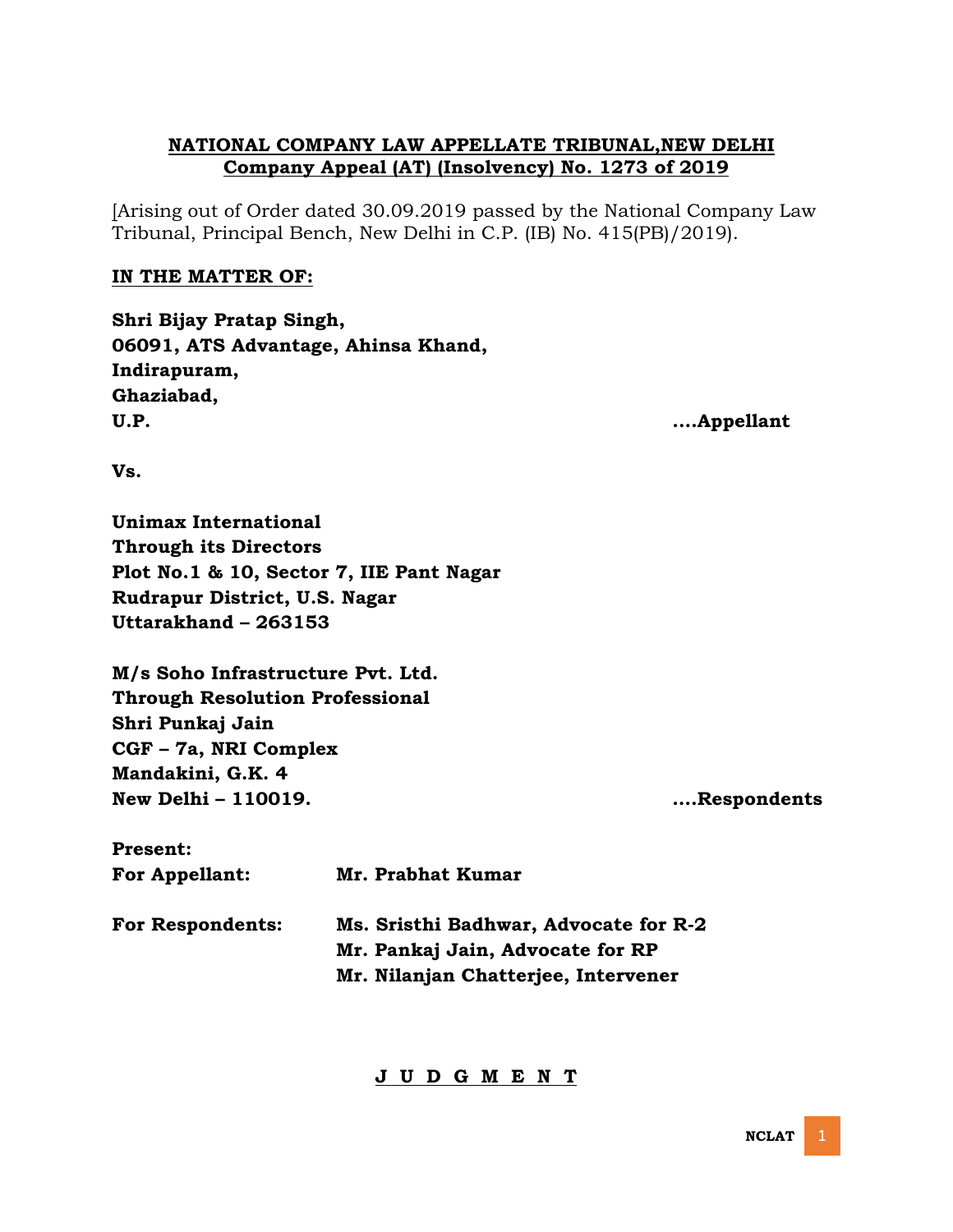## **Venugopal M. J**

The Appellant / Shareholder of the 'Corporate Debtor' / 2nd Respondent has preferred the present Company Appeal (AT) (Ins.) 1273/2019 as an 'Aggrieved person', as against the order dated 30.09.2019 in C.P.(IB) No. 415(PB)/2019 dated 30.09.2019 passed by the National Company Law Tribunal, ('NCLT') Principal Bench, New Delhi, in admitting the Section 9 application filed by the 1st Respondent / 'Financial Creditor'.

2. Earlier, the Adjudicating Authority ('NCLT') while passing the impugned order on 30.09.2019 at paragraph 14 to 16 had observed the following: -

> *"14. As per the invoices issued by the operational creditor from time to time with regard to supply of aluminum / M.S. Shuttering material to the 'Corporate Debtor' it is proved beyond doubt that 'goods' in terms of Section 5(21) of the Code were procured by the 'Corporate Debtor' from the 'Operational Creditor' on various occasions. It is patent from the perusal of the invoices and the delivery challans that the 'Corporate Debtor' had acknowledged the receipt of goods from the petitioner firm.*

## **Company Appeal (AT) (Insolvency) No. 1273 of 2019**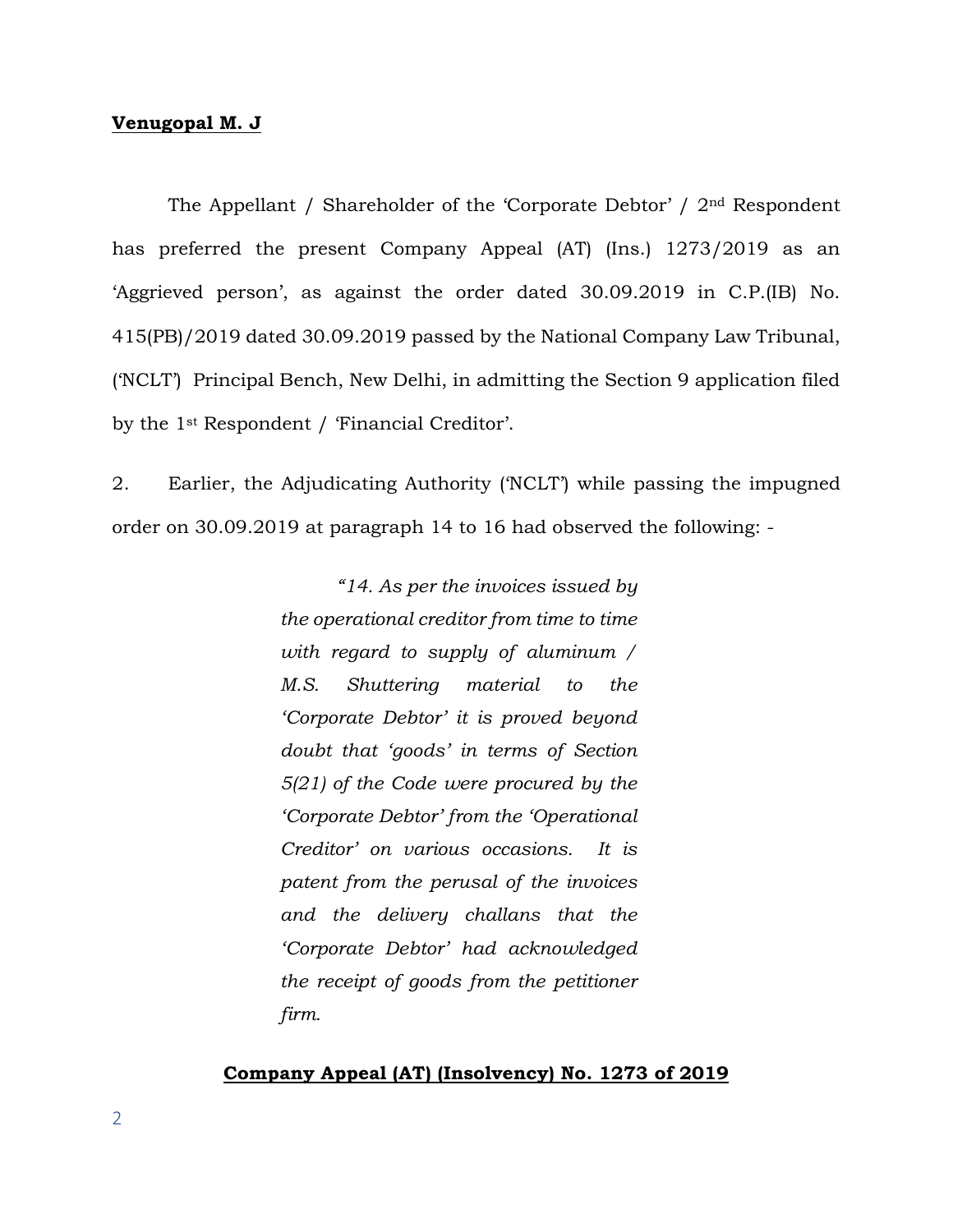*15. For determination of the aforesaid issue it would be necessary to read the definition of the expression 'Operational Debt' given in Section 5(21) of the Code and the same is set out below: -*

## Section 5(21)

*(21) "operational debt" means a claim in respect of the provision of goods or services including employment or a debt in respect of the repayment of dues arising under any law for the time being in force and payable to the Central Government, any State Government or any local authority.* 

*The definition of operational debt postulates that it is a claim, interalia, in respect of the provision of 'goods' or 'services' including employment etc. A perusal of the invoices issued by the 'Operational Creditor' in the name of the 'Corporate Debtor' clearly shows that 'Operational Creditor' has supplied aluminum / MS Shuttering Material to the Corporate Debtor on various occasions. Therefore, the debt which is due and payable by the Operational Debtor to the Operational Creditor is prima facie covered by Section 5(21) of the Code.*

## **Company Appeal (AT) (Insolvency) No. 1273 of 2019**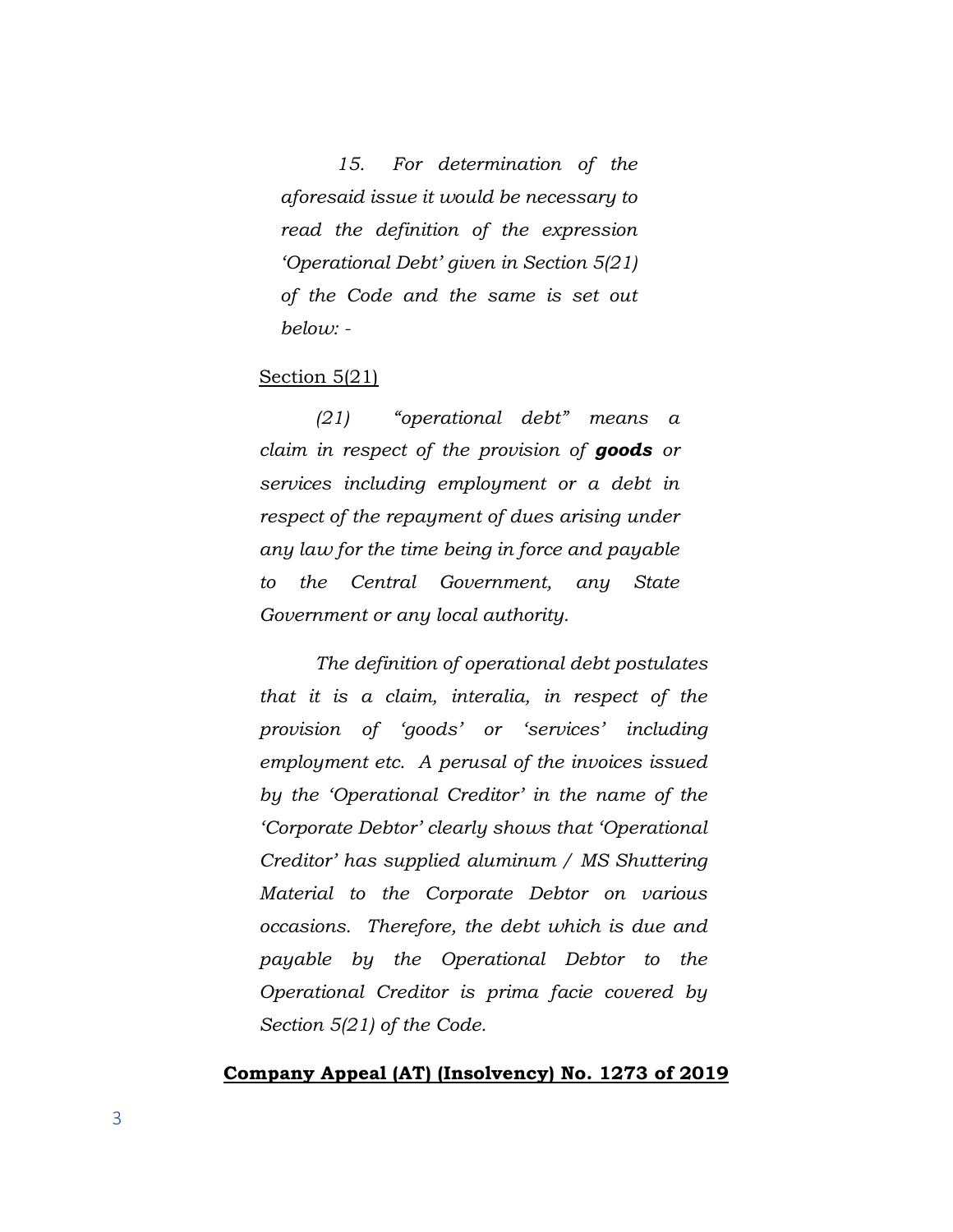*16. There is no escape from the conclusion that 'Corporate Debtor' has committed default and the amount of Rs. 61,24,637/- as shown to be the closing balance for the financial year 1.4.2017 to 31.8.2018 has remained unpaid. Thus, default has been committed by the Corporate Debtor within the meaning of Section 3(12) read with Section 4 and Section 9(1) of the Code, 2016."*

and resultantly admitted the application.

3. The Learned Counsel for the Appellant contends that the 1st Respondent is based at Uttarakhand and was engaged in supply of aluminum frame work with standard accessories for a project, viz. Misty Heights Project developed by Maple Realcon Pvt. Ltd. According to the Appellant the Real Estate Firm was developing the project on behalf of Maple Realcon Pvt. Ltd. and requested the 1st Respondent to supply the aluminum frame work system.

4. It is the stand of the Appellant that during the course of business the 'Goods' were procured by the Real Estate Firm and payments were made regularly. As a matter of fact, a sum of Rs. 4,51,84,594/- was paid in total to the 1st Respondent. However, in regard to three bills there were some deficiencies and that the Appellant wrote a letter on 2.7.2016 clearly stating that goods were defective in nature and requested the 1st Respondent to lift the goods from the

## **Company Appeal (AT) (Insolvency) No. 1273 of 2019**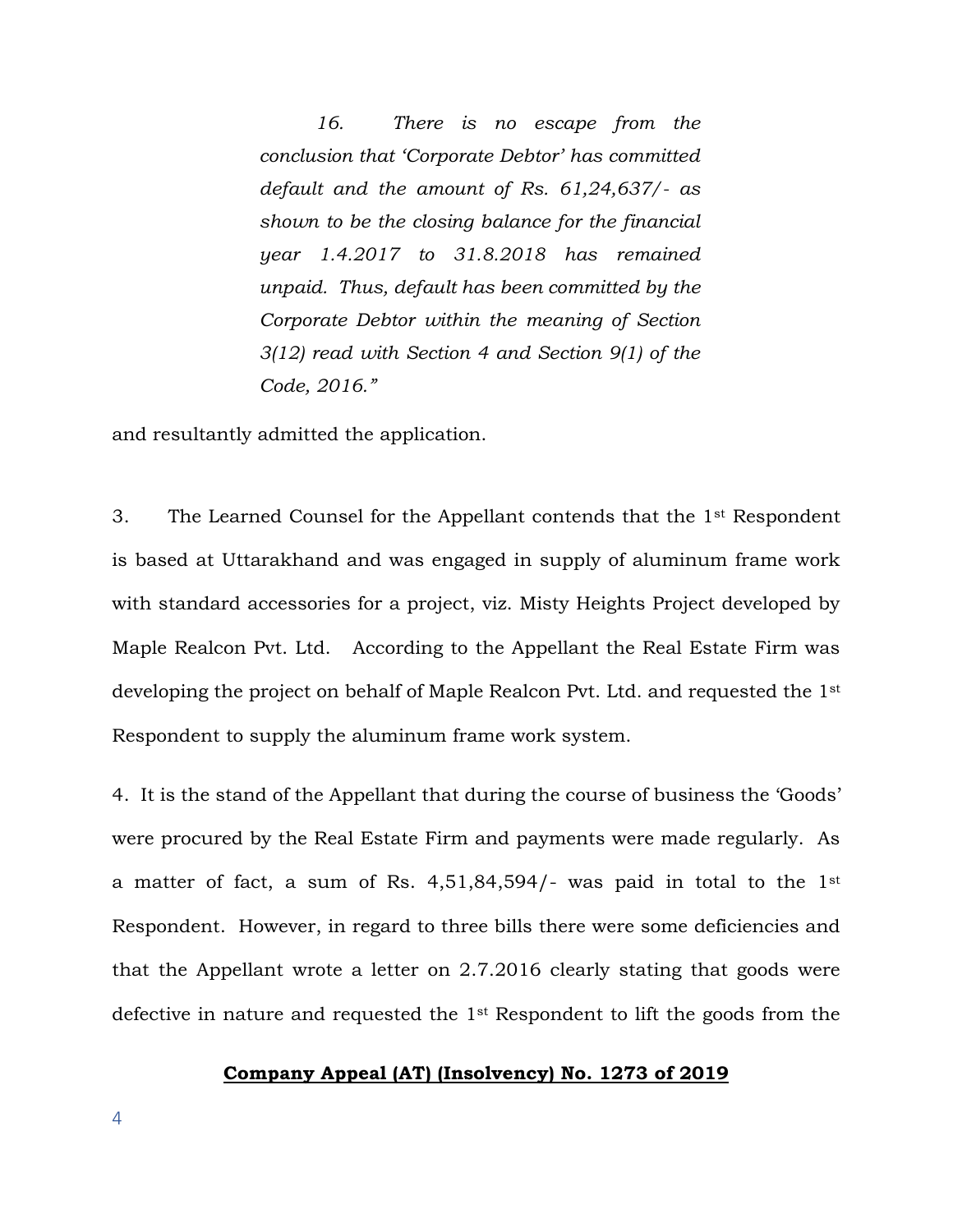sight and provide fresh material in lieu of defective ones. The 1st Respondent furnished the reply dated 27.7.2016 and promised to send a team of technical experts to examine the deficiencies.

5. The Learned Counsel for the Appellant points out that the Appellant wrote a Letter / Reminder to the 1st Respondent on 25.08.2016 but the same was of no avail. Likewise, on 27.1.2017 another request was made and that the 1st Respondent neither cured the defect nor supplied fresh materials as requested in earlier correspondence.

6. The Learned Counsel for the Appellant proceeds to make a relevant mention that in spite of an existence of a 'pre-existing' dispute, the 1<sup>st</sup> Respondent / 'Financial Creditor' projected an application u/s 9 of 'I&B' Code claiming a sum of Rs. 62,06,786 as an outstanding sum. The grievance of the Appellant is that the said application was filed before the Adjudicating Authority despite the fact that Section 8(1) Demand Notice was not delivered to it and there was a pre-existing dispute in the matter.

7. The clear-cut stand of the Appellant is that no Demand Notice was delivered to the Appellant in terms of Section 8 of the Code and further that no 'Affidavit' was filed as per Section 9(3)(b) of the 'Code'. Apart from that, there exists dispute between the parties and no 'debt' is due and payable.

## **Company Appeal (AT) (Insolvency) No. 1273 of 2019**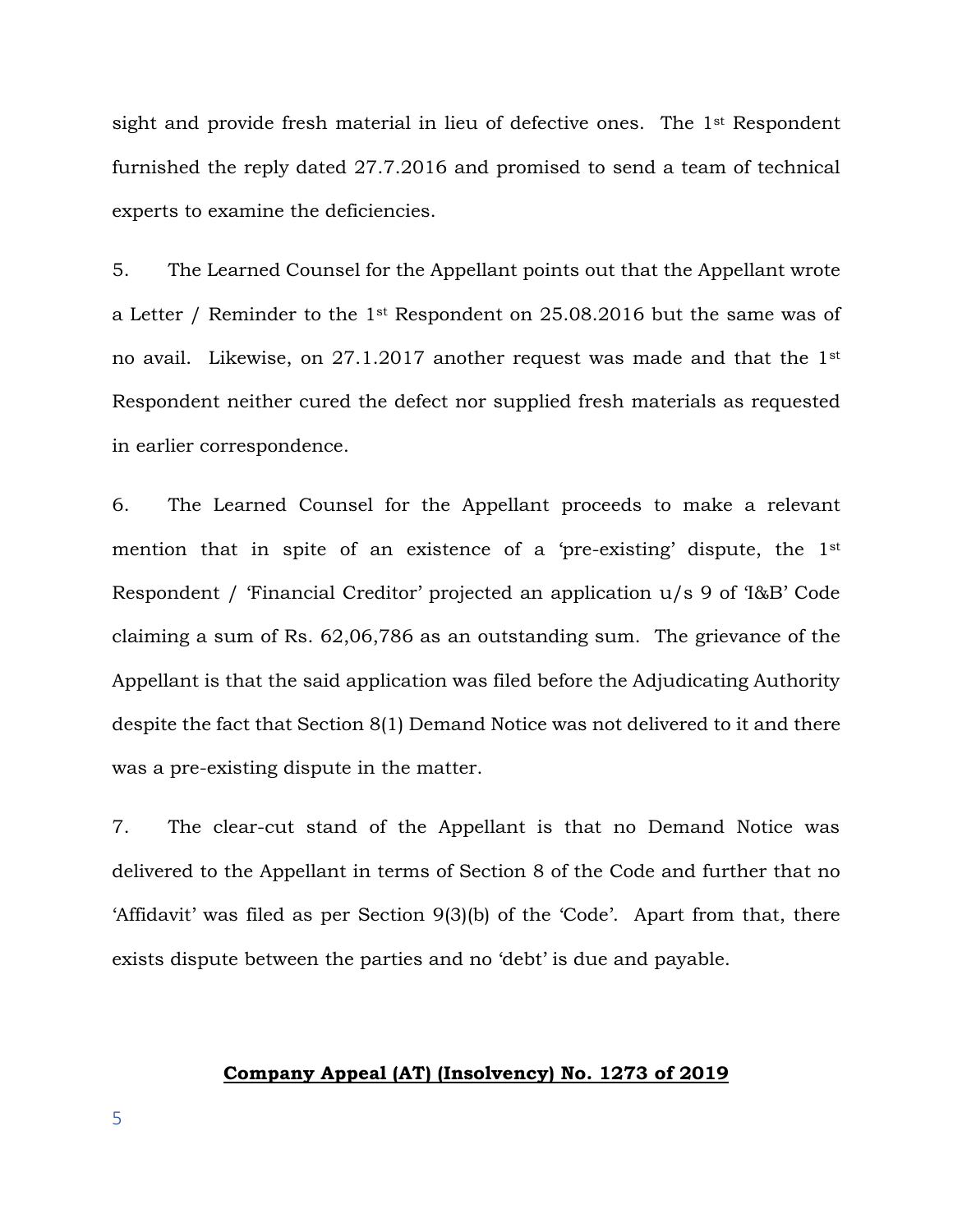8. According to the Appellant, the 1st Respondent / 'Operational Creditor' had filed an application before the Adjudicating Authority by suppressing material facts and without disclosing that there was 'pre-existing dispute' between the parties. Moreover, the Adjudicating Authority ('NCLT') New Delhi, Principal Bench while passing the impugned order on 30.09.2019 had not taken into consideration the defenses raised by the 'Corporate Debtor'. In fact, the Adjudicating Authority had ignored the Letters dated 2.07.2016, 27.7.2016, 25.08.2016 and 27.01.2017 and the postal receipts filed by the 'Corporate Debtor'.

9. The Learned Counsel for the Appellant comes out with a plea that the Adjudicating Authority was not justified in initiating a 'CIRP' process in respect of a running concern which is about to complete two projects successfully in which numerous Home Buyers are to obtain possession.

10. The Learned Counsel for the Appellant contends that the Appellant had made all the payments i.e. more than 80% regarding the business transaction made with the 1st Respondent. As a matter of fact, only disputed payments were withheld due to an 'existence of dispute'.

11. The Learned Counsel for the Appellant points out that fresh / sufficient goods were not supplied in lieu of the defective goods in spite of communication dated 02.07.2016 which was acknowledged by the 1st Respondent through letter dated 27.07.2016.

**Company Appeal (AT) (Insolvency) No. 1273 of 2019**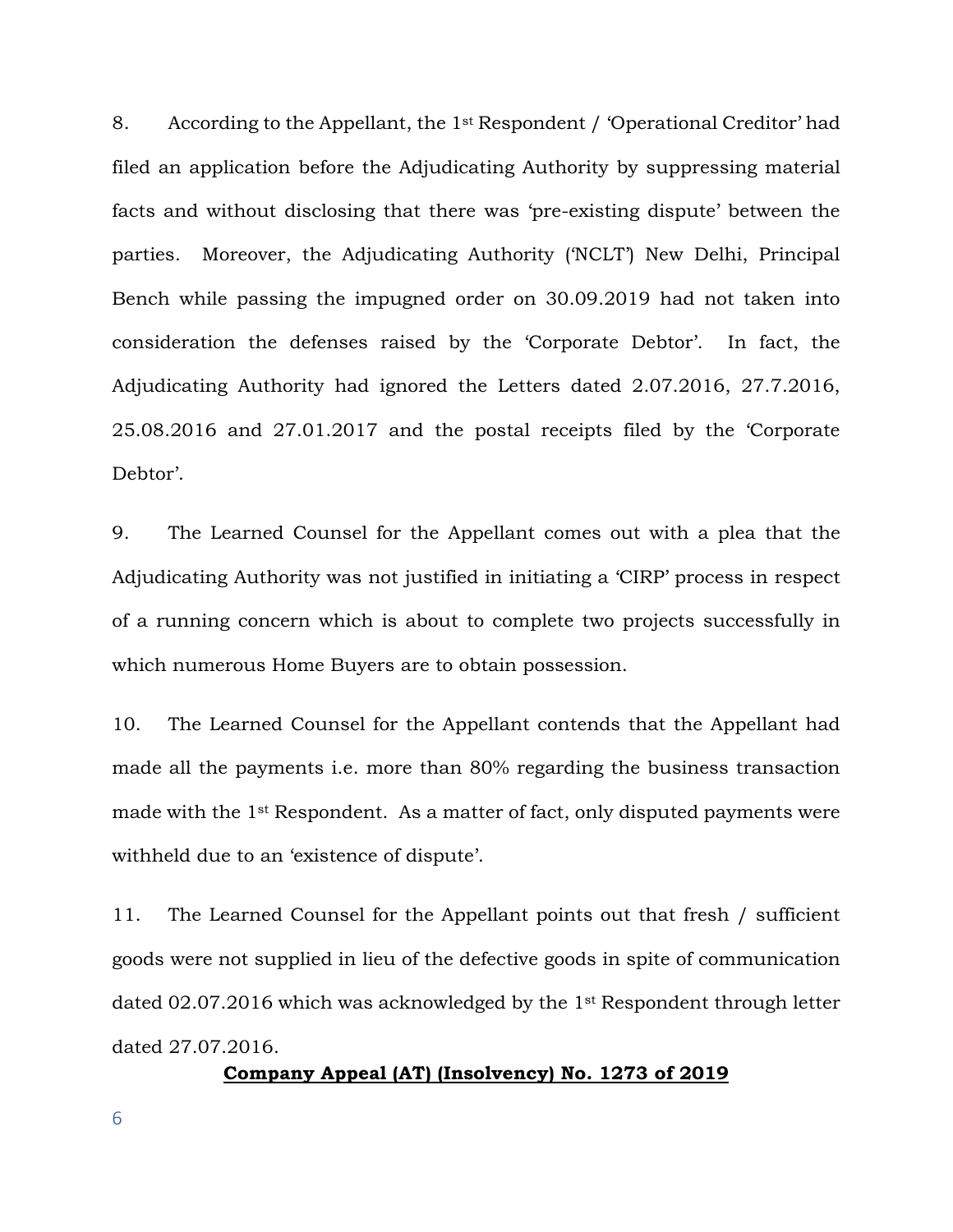12. The Learned Counsel for the Appellant submits that as regards the 'preexisting dispute' there is a proceeding under Section 138 of the Negotiable Instruments Act, 1881 pending between the parties, though the Appellant has no knowledge about it. Continuing further, the 1st Respondent / 'Operational Creditor' / Applicant filed an application u/s 9 of the 'I&B' Code despite the fact that Section 8(1)(a) Notice was not delivered to the Appellant and there was a pre-existing dispute in the matter. Hence the said application is a defective one.

13. In response, the Learned Counsel for the 1st Respondent / 'Operational Creditor' submits that the 'Corporate Debtor' is a heavy debt owned Company and its solvency ratio is much below the potential solvency ratio of 2:1 as per its 'Books of Accounts' and therefore, in the interest of suppliers, creditors, stakeholders, vendors etc., it is fair and equitable to continue the 'Corporate Insolvency Resolution Process' of the 'Corporate Debtor' under the supervision of appointed 'Resolution Professional' and upon the liquidated outstanding 'Operational Debt' sum on the 'Corporate Debtor'.

14. The Learned Counsel for the 1<sup>st</sup> Respondent brings to the notice of this Tribunal that the 2nd Respondent / 'Corporate Debtor' after receipt of materials from the 1st Respondent / 'Operational Creditor' had utilised the same for its project, viz. 'Misty Heights' and issued one appreciation letter to the 'Operational Creditor' for its goods and services and quality of materials and the said

## **Company Appeal (AT) (Insolvency) No. 1273 of 2019**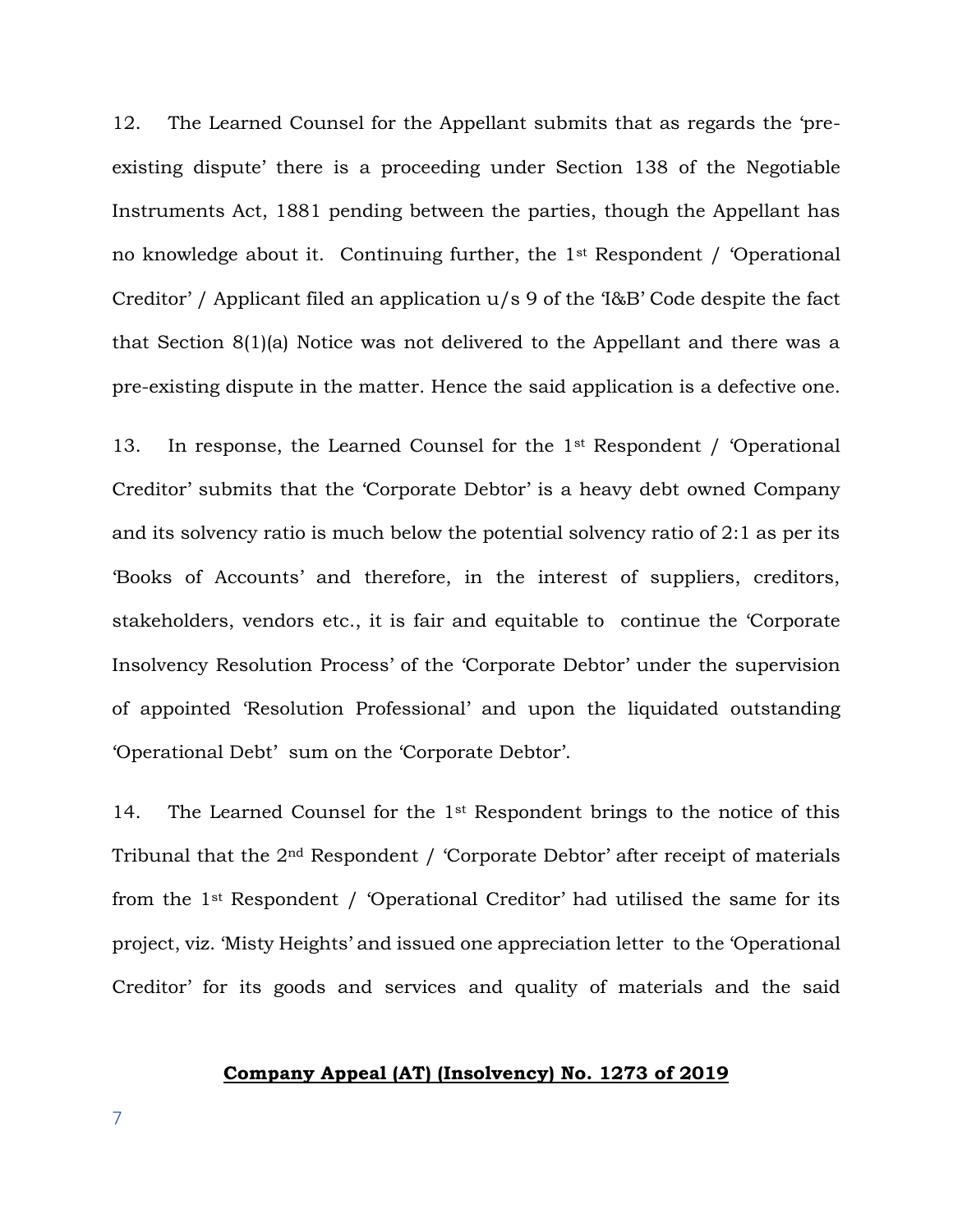appreciation letter indicates that the 'Corporate Debtor' was fully satisfied with the material and the business standard of the 'Operational Creditor'.

15. The Learned Counsel for the 1st Respondent projects an argument that since October, 2015 and later, during the financial year 2016-2017 and as per Last 'Invoice' till 23.05.2017, the 'Operational Creditor' had supplied materials, goods etc. to the 'Corporate Debtor' amounting to Rs. 5,21,91,380.72/- against which a payment of only Rs. 4,59,84,594/- was received from the 'Corporate Debtor'.

16. The Learned Counsel for the 1st Respondent takes a stand that the 2nd Respondent / 'Corporate Debtor' had relied on three years old forged and fabricated letters to raise the false ground of 'pre-existing dispute' and this alleged forged letters are created in a single night for taking an illegal defence of 'dispute'. Also, the 1st Respondent was shocked that the signatures and Company's seal on the Letter / Reply  $27.7.2016$  was fabricated by the  $2<sup>nd</sup>$ Respondent / 'Corporate Debtor' with an intent to mislead this Tribunal. Indeed, the 2nd Respondent / 'Corporate Debtor' till 02.07.2016 had not raised any dispute in regard to customisation of the material supplied and also not raised any issue to the effect that such material was not in accordance with the 'Drawing'. For more than nine months, without raising any dispute, the  $2<sup>nd</sup>$ Respondent / 'Corporate Debtor' continued the construction for more than nine months and hence the contents of letter dated 2.7.2016 were concocted,

#### **Company Appeal (AT) (Insolvency) No. 1273 of 2019**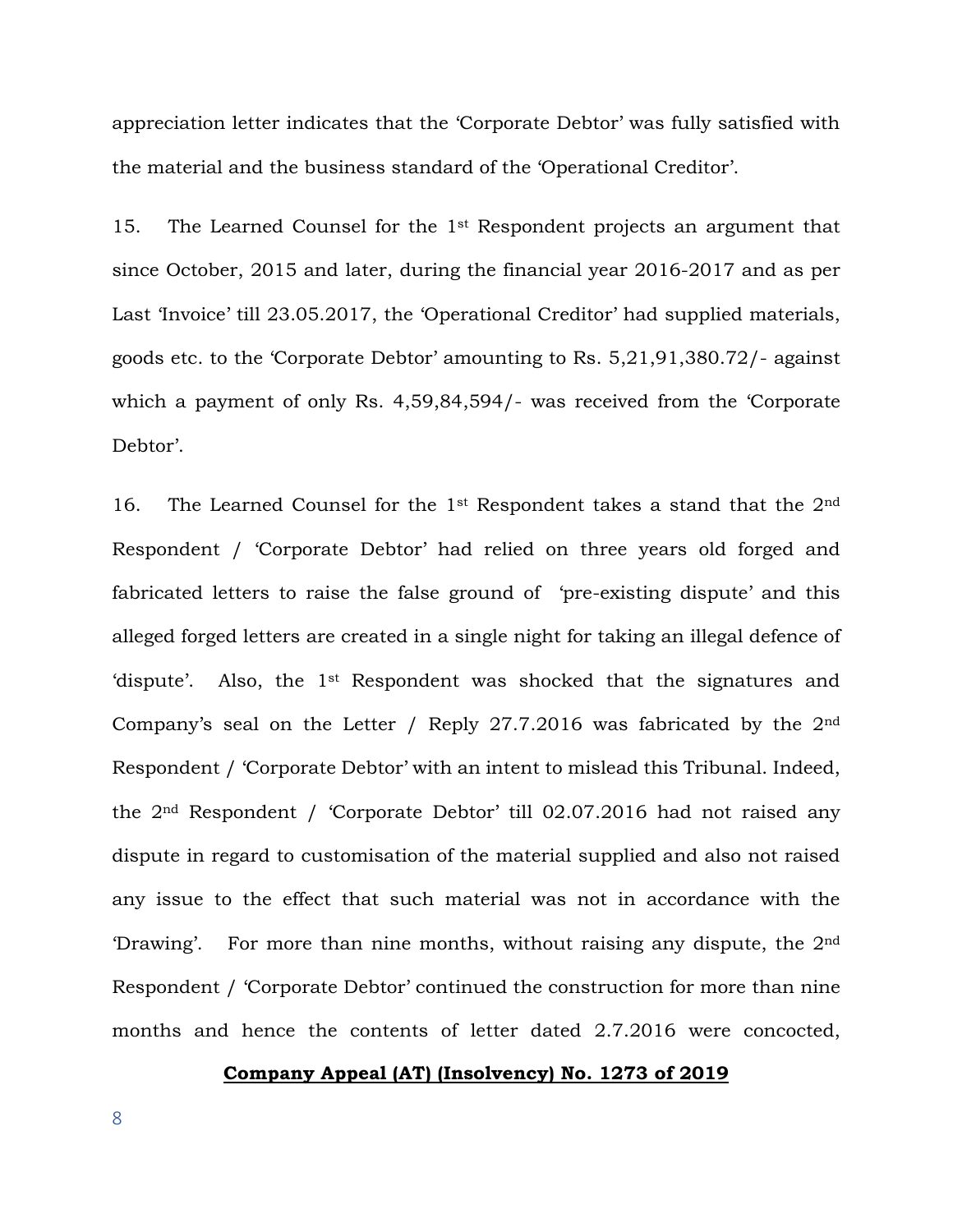fabricated and manufactured only for the purpose of the present case and to escape from the legal liabilities.

17. It is the plea of the 1st Respondent that the alleged letter dated 2.07.2016 never, ever came into existence prior to the issuance of Demand Notice dated 10.12.2016 and in fact, neither the 'Corporate Debtor' / 2nd Respondent had disputed the existence of default nor made the payment of unpaid 'Operational debt' nor objected to the receipt of materials till the filing of Section 9 application before the Adjudicating Authority.

18. According to the 1st Respondent / Operational Creditor to the Corporate Debtor/ 2nd Respondent, it supplied goods as per last Invoice till 23.05.2017 amounting to Rs. 5,21,91,380.72/- and that a sum of Rs. 4,59,84,594/- was received from the Corporate Debtor. The 2nd Respondent/Corporate Debtor had defaulted a principal sum of Rs. 62.06,786.72/- along with interest at 24 % p.a. i.e. Rs 22,34,443/- till 27.11.2018 and the total outstanding liquidated amount of Rs. 84,41,229/- had remained unpaid and therefore, default was committed by the Corporate Debtor.

19. The Learned Counsel for the 1<sup>st</sup> Respondent refers to the three cheques bearing No. 763156, 763157, 763158 dated 22.11.2018 for a sum of Rs. 6/- Lakhs against the outstanding liabilities and for the admission of 'Debt' and since the cheques got dishonored upon presentation necessary proceeding u/s 138 of NI Act was initiated against the 'Corporate Debtor'.

**Company Appeal (AT) (Insolvency) No. 1273 of 2019**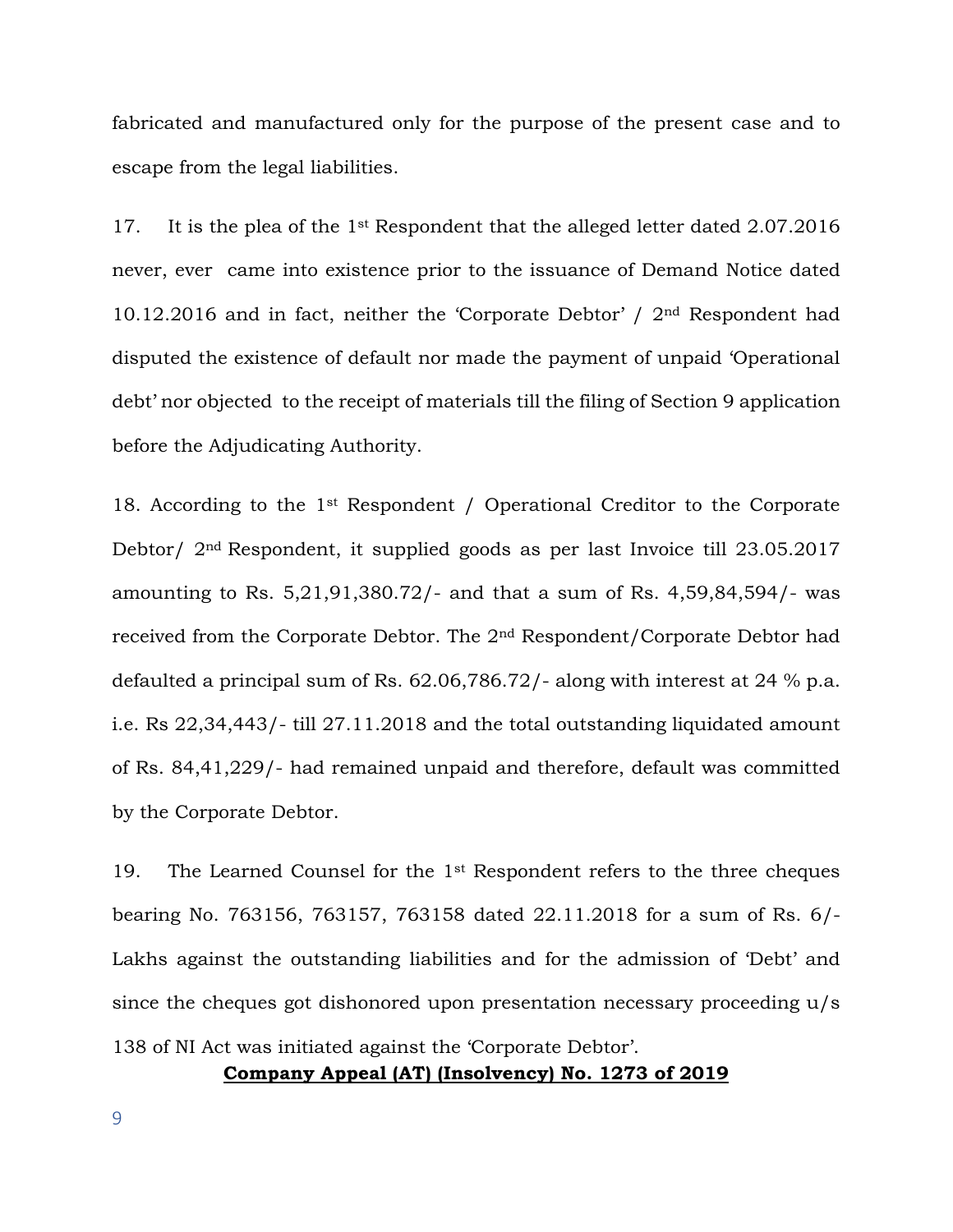20. The Learned Counsel for the  $1<sup>st</sup>$  Respondent contends that the  $2<sup>nd</sup>$ Respondent / 'Corporate Debtor' had refused to receive the notice and the said notice was duly tendered by the postman for acceptance, but the same was refused to be received by the 'Corporate Debtor' and as per decision of Hon'ble Supreme Court in Gujarat Electricity Board and Ors. Vs. Atmaram Sungomal Poshani reported in AIR 1989 Supreme Court Page 1433 the service of notice was deemed to be a proper service upon the 'Corporate Debtor'.

21. The Learned Counsel for the 1st Respondent contends that on earlier occasion, the 2nd Respondent / 'Corporate Debtor' went into 'Insolvency' and 'CIRP' was issued against it and that the 'Corporate Debtor' filed an Company Appeal(AT)(Ins.) No. 484/2018 before this Tribunal and raised an illegal defence of not receiving the 'Demand Notice' and subsequently, settled the matter with the 'Operational Creditor'.

22. In the 'Application before the Adjudicating Authority the 1<sup>st</sup> Respondent /Operational Creditor under Part- IV column the due amount from the  $2<sup>nd</sup>$ Respondent /Corporate Debtor had mentioned as Rs. 61,24,637/- along with interest at 24% p.a. amounting to Rs. 22,04,870/-, in all a sum of Rs. 83,29,507/-

23. It is the stand of the 1st Respondent that it filed an additional affidavit stating that the validity of alleged letters is not admissible in the eye of law and

## **Company Appeal (AT) (Insolvency) No. 1273 of 2019**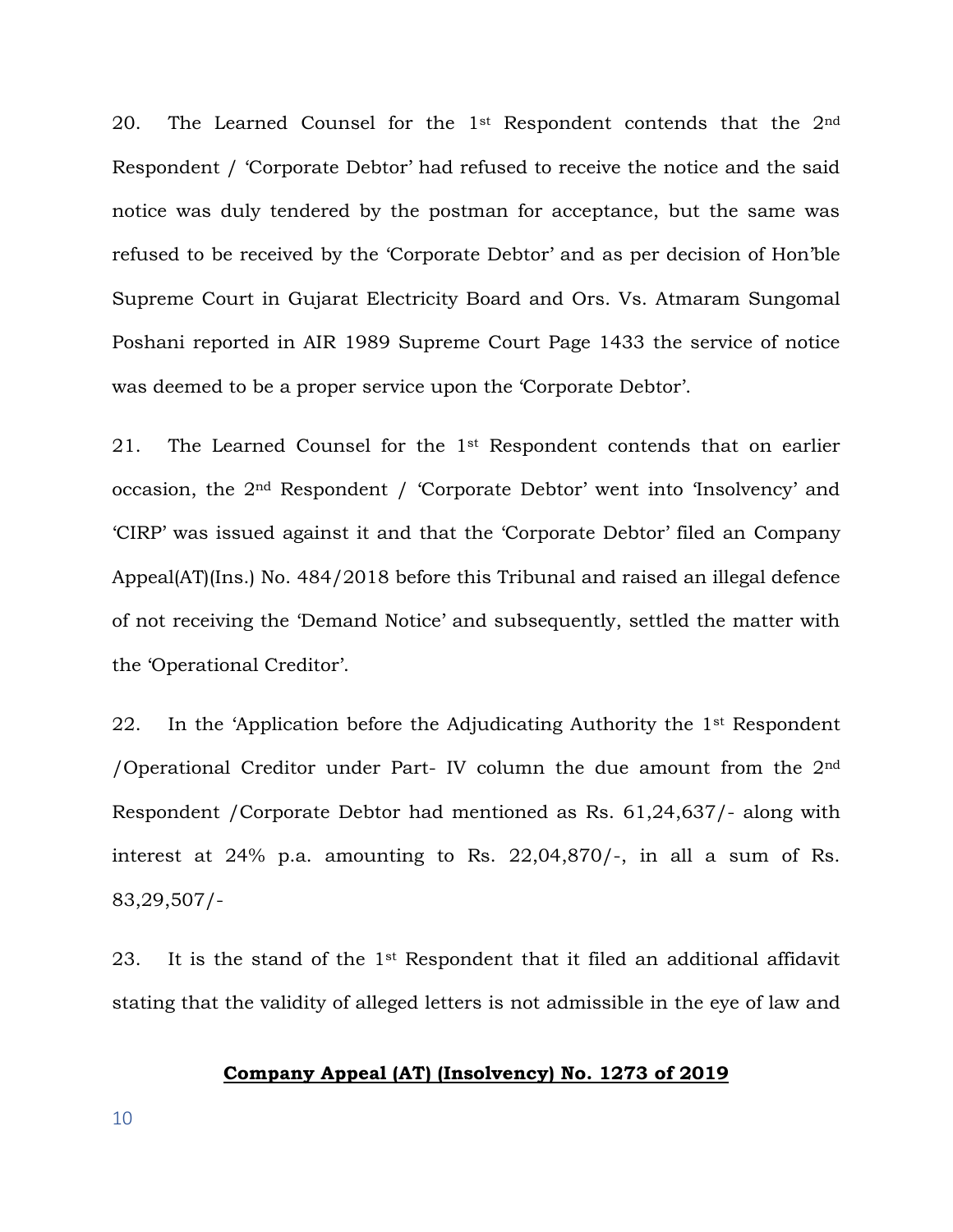also that it is a blatant lie to contend that the Appellant had not received the Section 8 Notice.

24. It transpires from the contents of Affidavit dated 06.01.2020 of the 2nd Respondent (IRP) of the 'Corporate Debtor' that the 2nd Respondent had received and verified the claims, received from the Creditors of the 'Corporate Debtor' from the date of commencement of Insolvency till 06.01.2020 and the same runs as

under:-

| S.No.     | <b>Particulars</b>            | Claims<br><b>Received</b> | Claims<br>Admitted | Under<br><b>Verification</b> |
|-----------|-------------------------------|---------------------------|--------------------|------------------------------|
| A.        | <b>Financial Creditors</b>    |                           |                    |                              |
| 1.        | <b>Financial Institutions</b> | 20,50,58,796              | 18,07,02,281       | 2,03,64,947                  |
| 2.        | Home Buyers                   | 3,75,53,669               | 2, 17, 41, 335     | 1,58,12,334                  |
| <b>B.</b> | <b>Operational Creditors</b>  | 10,98,798                 |                    | 10,98,798                    |
|           |                               |                           |                    |                              |
|           | <b>TOTAL</b>                  | 24, 37, 11, 263           | 20,24,43,616       | 3,72,76,079                  |

| (Amount in Rs.) |  |  |
|-----------------|--|--|
|                 |  |  |

25. As on 06.01.2020 the 2nd Respondent with a view to carry out the CIRP of the 'Corporate Debtor' had incurred a total expense of Rs. 6,98,007/- from the date of initiation of CIRP till 06.01.2020.

**Company Appeal (AT) (Insolvency) No. 1273 of 2019** 26. The 'Interim Resolution Professional' Mr. Punkaj Jain of the 2nd Respondent / 'Corporate Debtor' in his Affidavit dated 06.01.2020 had averred that despite several reminders, the suspended Board of Directors of the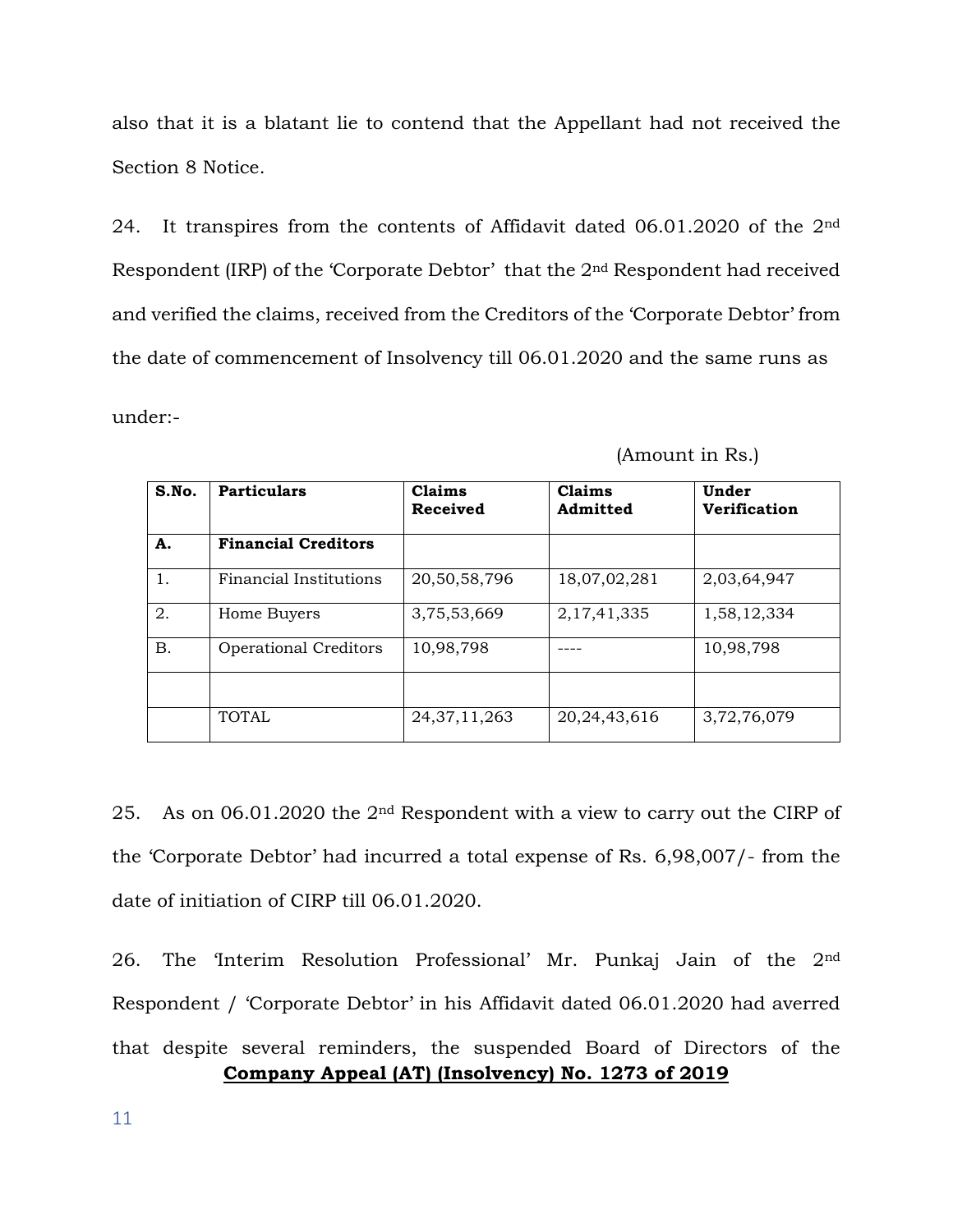'Corporate Debtor' had not provided the requisite information which includes the statement of affairs (as on Insolvency commencement date), Tally / Accounting Data etc. As such, the Resolution Process is not moving forward.

27. Apart from the above, the 2<sup>nd</sup> Respondent on 04.01.2020 had received an e.mail from the 1st Respondent attaching the rejoinder of the Appellant in Company Appeal (AT)(Ins.) 1273/2019 wherein it was mentioned that two housing projects at Patna were also complete and many Home Buyers and the 2nd Respondent / 'Corporate Debtor' (Soho Infrastructure Pvt. Ltd.) had already executed registered 'Sale Deed' and handed over physical possession to the Buyers.

28. The 'Resolution Professional' of the 2nd Respondent / 'Corporate Debtor' in its Affidavit dated 28.1.2020 had averred that from the preliminary documents received from the Appellant, it came to light that an outstanding sum of Rs. 4,63,00,000/- is due to the 'Corporate Debtor' from M/s. Apex Heights Pvt. Ltd. based on a business loan given by the 'Corporate Debtor' to it, in the year 2016. Further, out of a claim of Rs. 45,70,80,961/- filed by the 'Corporate Debtor' during the initiation of CIRP of another Company Maple Realcon Pvt. Ltd. out of which only a meagre sum of Rs. 17,01,182/- was accepted and the balance was rejected by the 'Resolution Professional of Maple Realcon Pvt. Ltd. etc.

**Company Appeal (AT) (Insolvency) No. 1273 of 2019** 29. The grievance of the 'Resolution Professional' /  $2<sup>nd</sup>$  Respondent is that till date the Appellant, or the other members of the suspended management of the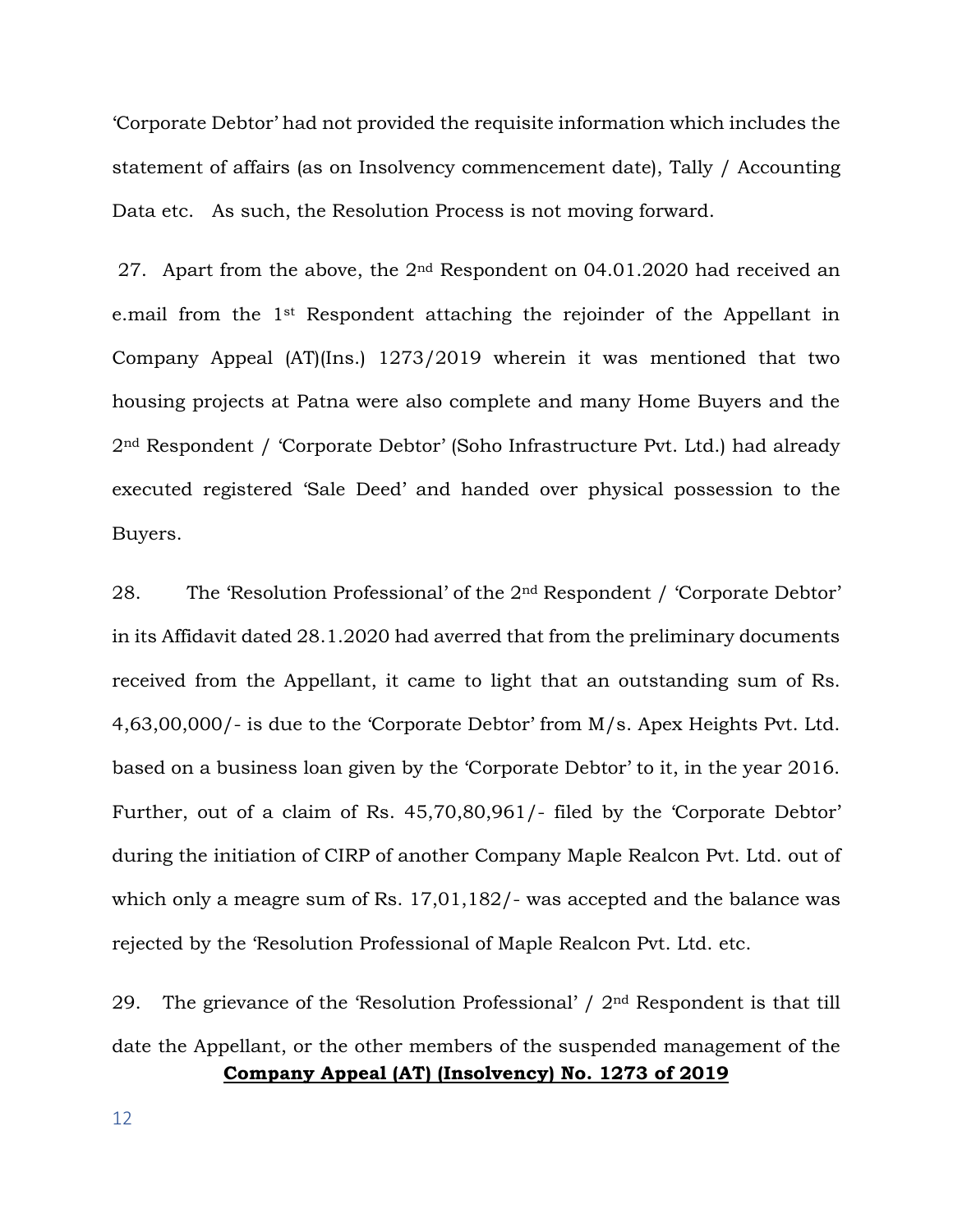'Corporate Debtor', has not provided the pertinent documents and information sought for, except the financial statement for the year 2018-19 and the tax audit reports. Furthermore, the suspended management of the 'Corporate Debtor' had also failed to provide substantial data for the payment of the salaries or the expenses likely to be incurred by the business so as to facilitate the 2nd Respondents (RP) to obtain sanctions of the required amount. In respect of the Home Buyers, the Appellant had failed to furnish to the 'Resolution Professional' of the 2nd Respondent the relevant contracts as well as the pertinent information as to the payment plans entered into by the Home Buyers together with the details about the accounts of the Home Buyers mentioned by the 'Corporate Debtor'.

30. The Learned Counsel for the 2nd Respondent refers to the Affidavit of the Resolution Professional dated 28.1.2020 and points out that the suspended management of the 'Corporate Debtor' are not sharing the information / documents in details and / or even violating the period of moratorium by registering sale deeds in favour of the allottees without any notice / information to the 'Resolution Professional'.

31. The Learned Counsel for the 2nd Respondent points out that after the commencement of lock-down on 25th March, 2020, no further physical meetings could be held with the 'Committee of Creditors' and that for an extension of 'Corporate Insolvency Resolution Process' of the 'Corporate Debtor' till

#### **Company Appeal (AT) (Insolvency) No. 1273 of 2019**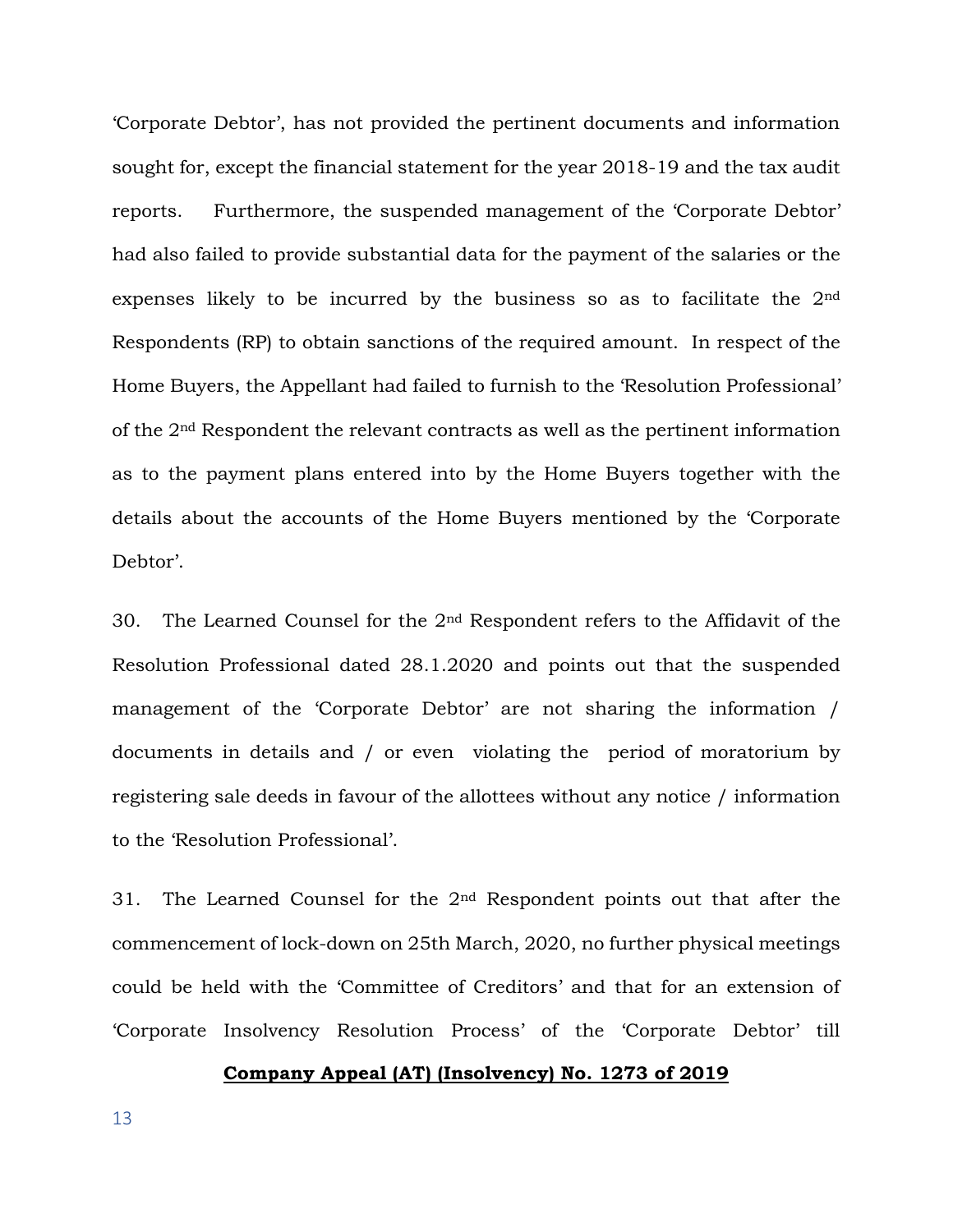26.6.2020. The 2nd Respondent had filed e-application before the Adjudicating Authority ('NCLT') Principal Bench, New Delhi. In fact, on 12.05.2020 the Resolution Professional had responded to the letter sent by M/s. Shika Rani dated 8.5.2020 wherein a request was made to the Association not to initiate any work on their own as it would be in violation of 'I&B' Code. Besides this, the 'Resolution Professional' had incurred an expense of Rs. 18,73,213/- (for the period from 30.09.2019) till 4.6.2020.

32. By way of Reply, the Appellant contends that in the instant case before the Adjudicating Authority a specific plea was raised about the existence of dispute and reliance was placed on the decision of Hon'ble Supreme Court in 'Mobilox Innovations(P) Ltd. Vs. Kirusa Software(P) Ltd.' (2018) 1 SCC page 353 and further the Appellant also relied on the decision of Hon'ble Supreme Court in 'Transmission Corporation of Andhra Pradesh Ltd. Vs. Equipment Conductors and Cable Ltd., 2018 SCC online SC page 2113.

33. The Learned Counsel for the Appellant refers to the observation made by this Tribunal in 'Laina Power Engg.' Vs. 'Sokeo Power Pvt. Ltd.' (Company Appeal) (AT)(Ins.) 452/2018 wherein it is stated as under:-

> **Company Appeal (AT) (Insolvency) No. 1273 of 2019** *"All these disputes were raised by the respondent much prior to issuance of demand notice under Section 8(1) issued on 7th July, 2017. There is nothing on record to*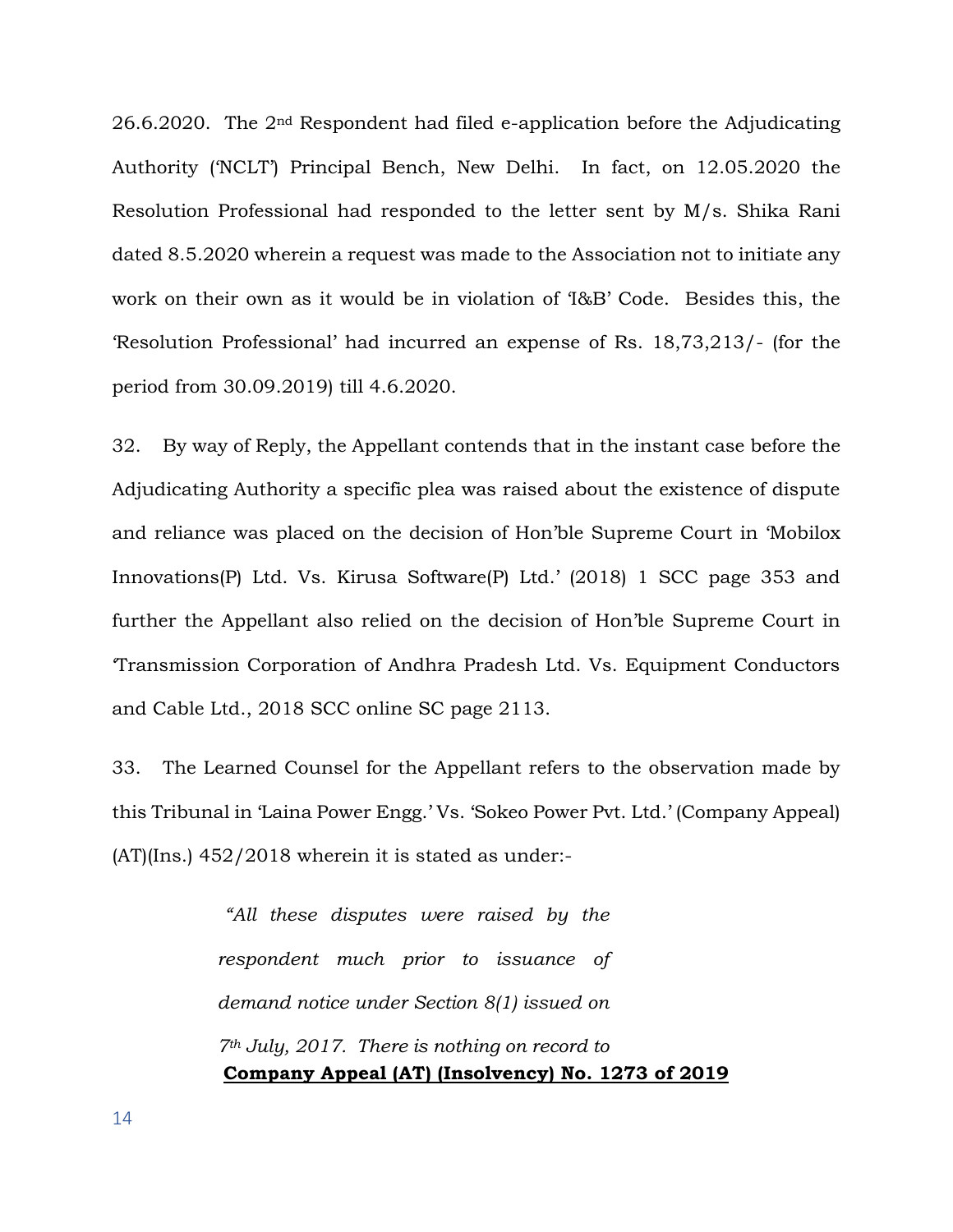*suggest any correctional measure was taken by the appellant. On the other hand, respondent pleaded before the Adjudicating Authority that there is an 'existence of dispute'.*

34. The Learned Counsel for the Appellant refers to the decision of Hon'ble Supreme Court in 'Mobilox Innovations(P) Ltd.' Vs. 'Kirusa Software (P) Ltd.' (2018) 1 SCC Page 353 wherein at paragraph 42 observed as under:-

*"42. This being the case, is it not open to the adjudicating authority to then go into whether a dispute does or does not exist…….We have already noticed that in the first Insolvency and Bankruptcy Bill, 2015 that was annexed to the Bankruptcy Law Reforms Committee Report, Section 5(4) defined "dispute" as meaning a "bona fide suit or arbitration proceedings….". In its present avatar, Section 5(6) excludes the expression "bona fide" which is of significance. Therefore, it is difficult to import the expression "bona fide" into Section 8(2)(a) in order to judge whether a dispute exists or not."*

**Company Appeal (AT) (Insolvency) No. 1273 of 2019** 35. The Learned Counsel for the Appellant forcefully submits that the application of the 1st Respondent / 'Operational Creditor' claims that notice was returned as 'unclaimed' and if that be the case, then the Demand Notice was not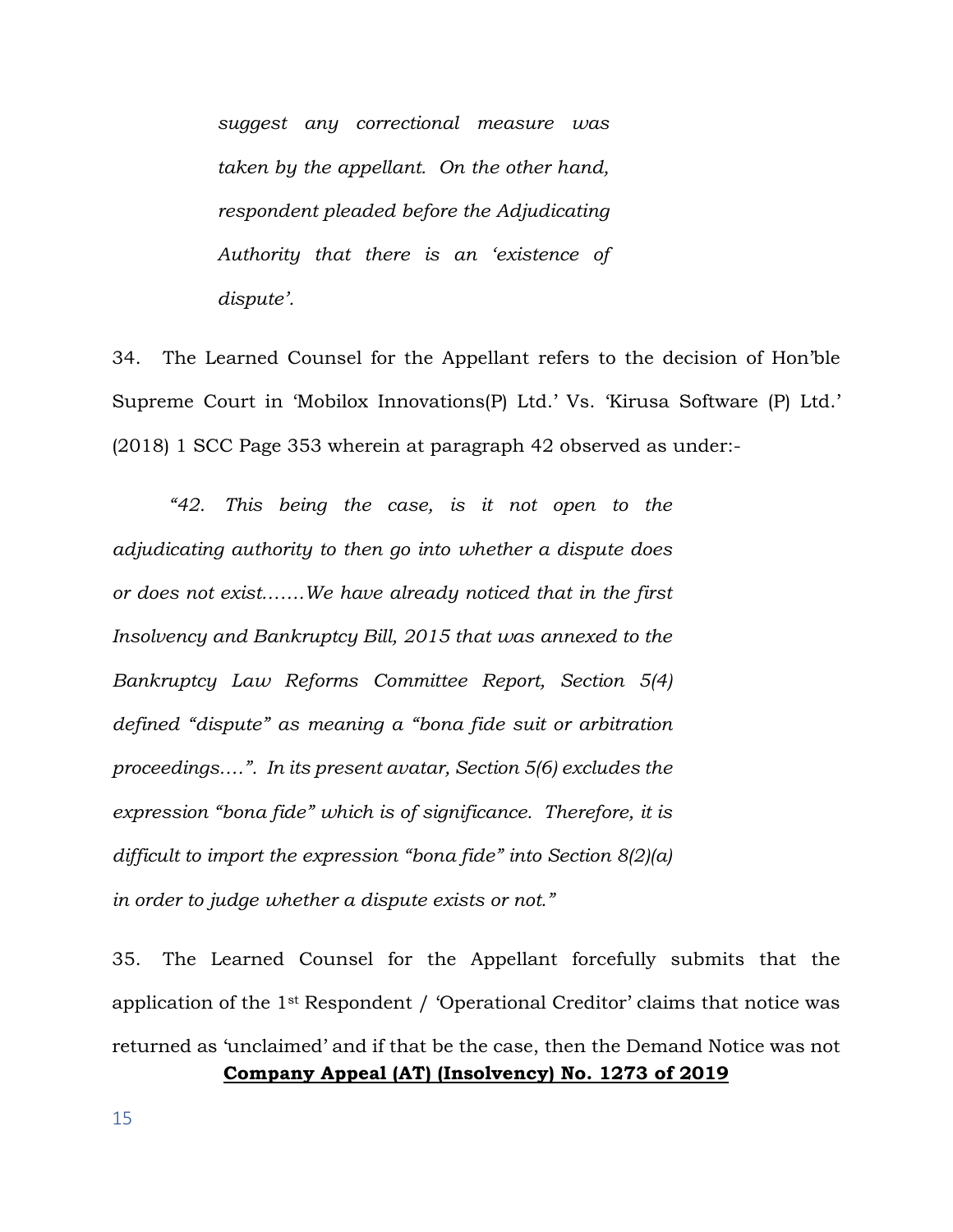delivered as per Rule 5(ii) of the Insolvency and Bankruptcy (application to Adjudicating Authority) Rules, 2016. Furthermore, it is the crystalline stand of the Appellant is that the Adjudicating Authority wrongly assumed that service was effected and further that it is an admitted fact that no notice through electronic mail' was delivered and notice by hand was given and the notice claimed to have been given was returned as unclaimed. Therefore, the impugned order of the Adjudicating Authority was passed on wrong premises and the same is liable to be set aside, in the interest of justice.

36. In this connection, it is useful for this Tribunal to extract Rule 5 of the 'Insolvency & Bankruptcy' (Application to Adjudicating Authority) Rules, 2016 which runs as follows:-

*"*Demand notice by operational creditor – (1) An operational creditor shall deliver to the corporate debtor, the following documents, namely,-

- (a) A demand notice in Form 3; or
- (b) A copy of an invoice attached with a notice in Form 4.

(2) The demand notice or the copy of the invoice demanding payment referred to in sub-section (2) of section 8 of the Code, may be delivered to file corporate debtor,

## **Company Appeal (AT) (Insolvency) No. 1273 of 2019**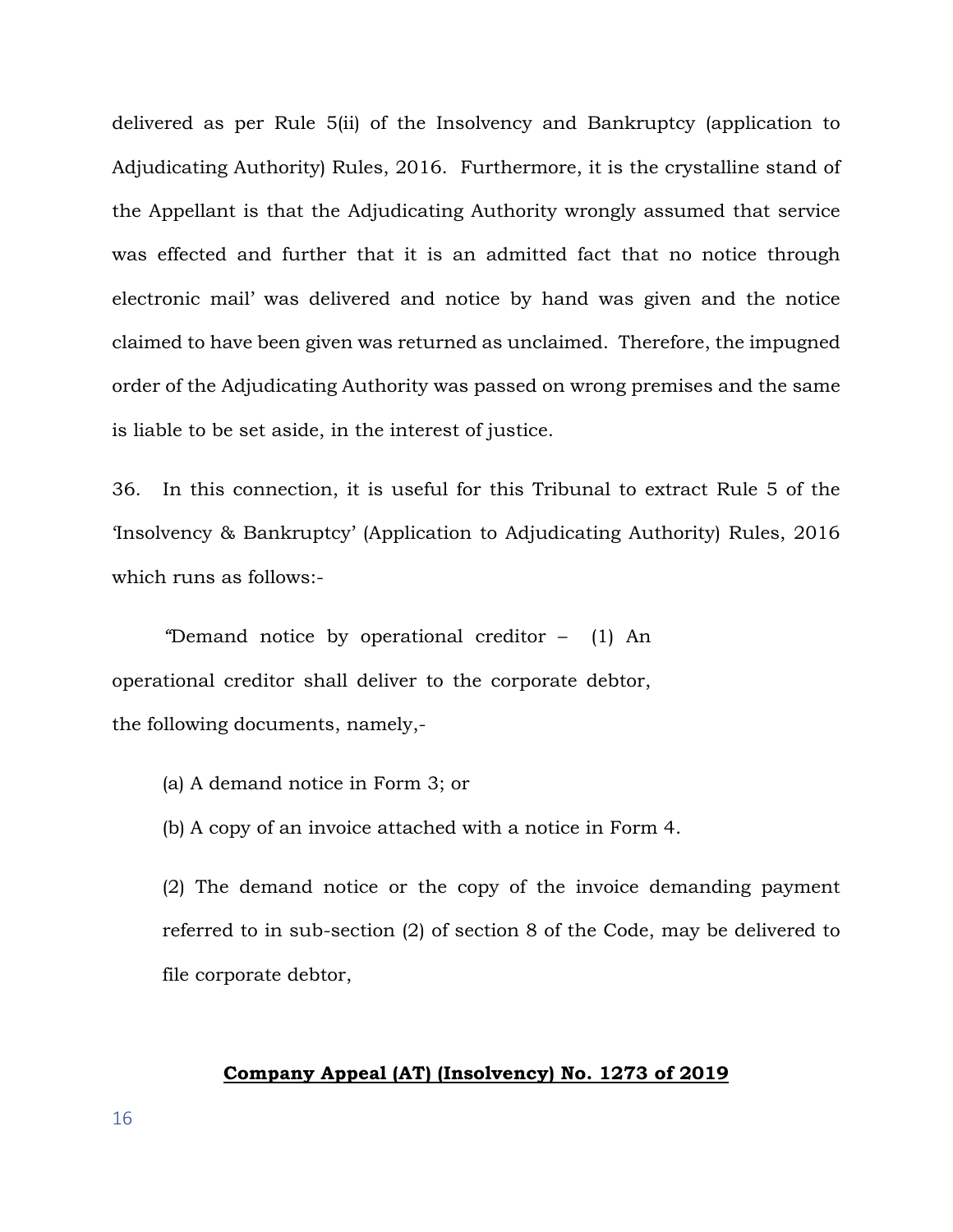(a) at the registered office by hand, registered post or speed post with acknowledgement due; or

(b) by electronic mail service to a whole-time director or designated partner or key managerial personnel, if any, of the corporate debtor.

(3) A copy of demand notice or invoice demanding payment served under this rule by an operational creditor shall also be filed with an information utility, if any."

37. One of the essential features for consideration of an Application under Section 9 of I & B Code is service of notice. A mere perusal of the paragraph 11 of the Impugned Order passed by the Adjudicating Authority patently indicates that a perusal of the pleadings showed that the proper 'service' was effected on the registered office of the 2nd Respondent/ Corporate Debtor situated at D-410, Pocket 16, Sector VII, Rohini, New Delhi – 110085. Also, it was observed by the Adjudicating Authority that there was no change in the address of the 'Corporate Debtor' in the 'Ministry of Corporate Affairs Record' which also shows the same address. Even the Resolution passed by the 'Corporate Debtor' on 27.03.2019 had shown the same 'Registered Office' address. Therefore, the Adjudicating Authority had very rightly adverted to Section 27 of the General Clauses Act and Section 20 of the Companies Act, 2013 read with Rule 35 of the Companies (Incorporation) Rules, 2014 in and by which the 'service' is to be effected on the 'Registered Office' address and that process was carried out. Therefore, this

**Company Appeal (AT) (Insolvency) No. 1273 of 2019**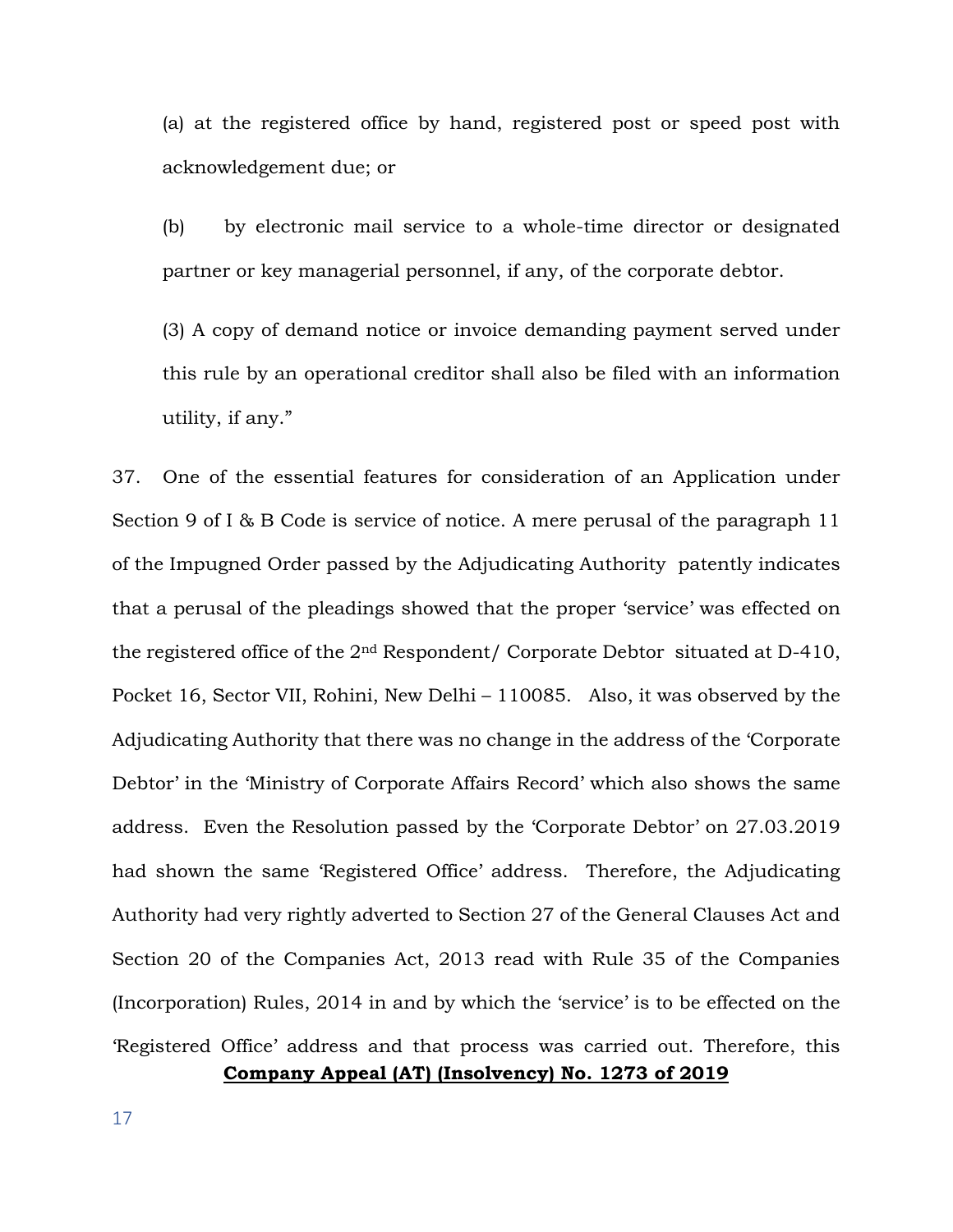Tribunal holds that it was 'Sufficient service' of the 'Demand Notice'. As such, the plea taken on behalf of the Appellant that there was no service affected upon the 'Corporate Debtor' is not acceded to by this Tribunal. The other plea taken that there was no service by hand or electronic mail service to the 'Corporate Debtor' relegates to the background and it pales into insignificance because of the fact that failure/omission to effect service by hand or electronic mail service is not fatal to the instant case.

38. As per Section 3 (23) (e) of the I&B Code 'person' includes 'Partnership' and as per Section 5 (20) of the Code 'Operational Creditor' means a person to whom an Operational Debt is owed etc. The 1st Respondent/Financial Creditor's name as a 'Partnership Firm' finds a place in the 'Register of Firms', as per Delhi Partnership (Registration of Firms Rules 1972) as observed by the Adjudicating Authority in the impugned order. Moreover, a Partnership Deed dated 06.05.2005 was placed on record before the Adjudicating Authority. Therefore, the application filed by the 1st Respondent/ Operation Creditor before the Adjudicating Authority under Section 9 of the I & B Code is perfectly maintainable in law.

39. It is to be relevantly pointed out that a 'dispute' does not mean a mere denial viz. no payment is due because there is a dispute. It is to be remembered that I & B Code is not substitute for 'Debt Enforcement Procedure'.

## **Company Appeal (AT) (Insolvency) No. 1273 of 2019**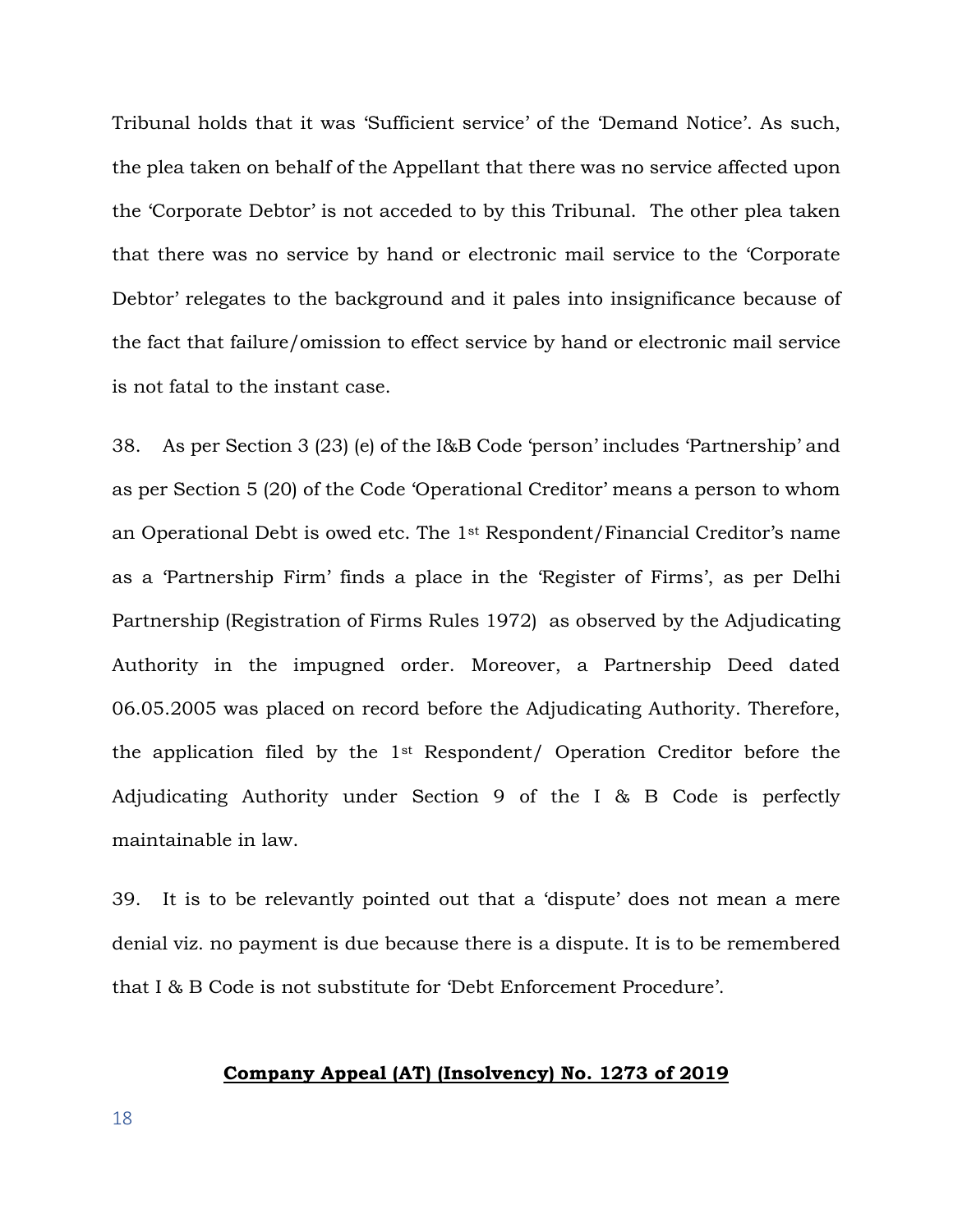40. In the present case, the 1st Respondent / 'Operational Creditor' has come out with the plea that the letters dated 2.7.2016, 27.7.2016,25.08.2016 and 27.01.2016 are believed to be false and they are concocted, fabricated and manufactured for the purpose of this case to take an illegal defense. Further, the 1st Respondent / 'Operational Creditor' has taken a stand that the signatures and the Company's seal on the letter / reply dated 27.7.2016 was fabricated by the 'Corporate Debtor'. Therefore, this Tribunal is of the considered view that the plea of the 1st Respondent / 'Operational Creditor' that the alleged forged letters were created in a single night for taking an illegal defense of dispute and the 'Corporate Debtor' is liable to be tried for 'perjury' can be pleaded / agitated before the Competent Forum.

41. As regards the plea of the Appellant is concerned that the 1<sup>st</sup> Respondent / 'Operational Creditor' had accepted the payments of Rs. 4,51,84,594/- in respect of supplies and full and final payment of Rs. 12/- lakhs on 17.5.2017. No tangible / substantial material / evidence is produced on the side of the Appellant to show that it was a final payment in full quit and nothing remains to be paid by the 2nd Respondent/ Corporate Debtor. Therefore, this Tribunal negatives the plea of the matter had been settled and no sum remains to be paid by the 2nd Respondent /'Corporate Debtor' to the 1st Respondent/Operational Creditor other than the purported full and final payment of Rs. 12 lakhs made on 17.5.2017.

## **Company Appeal (AT) (Insolvency) No. 1273 of 2019**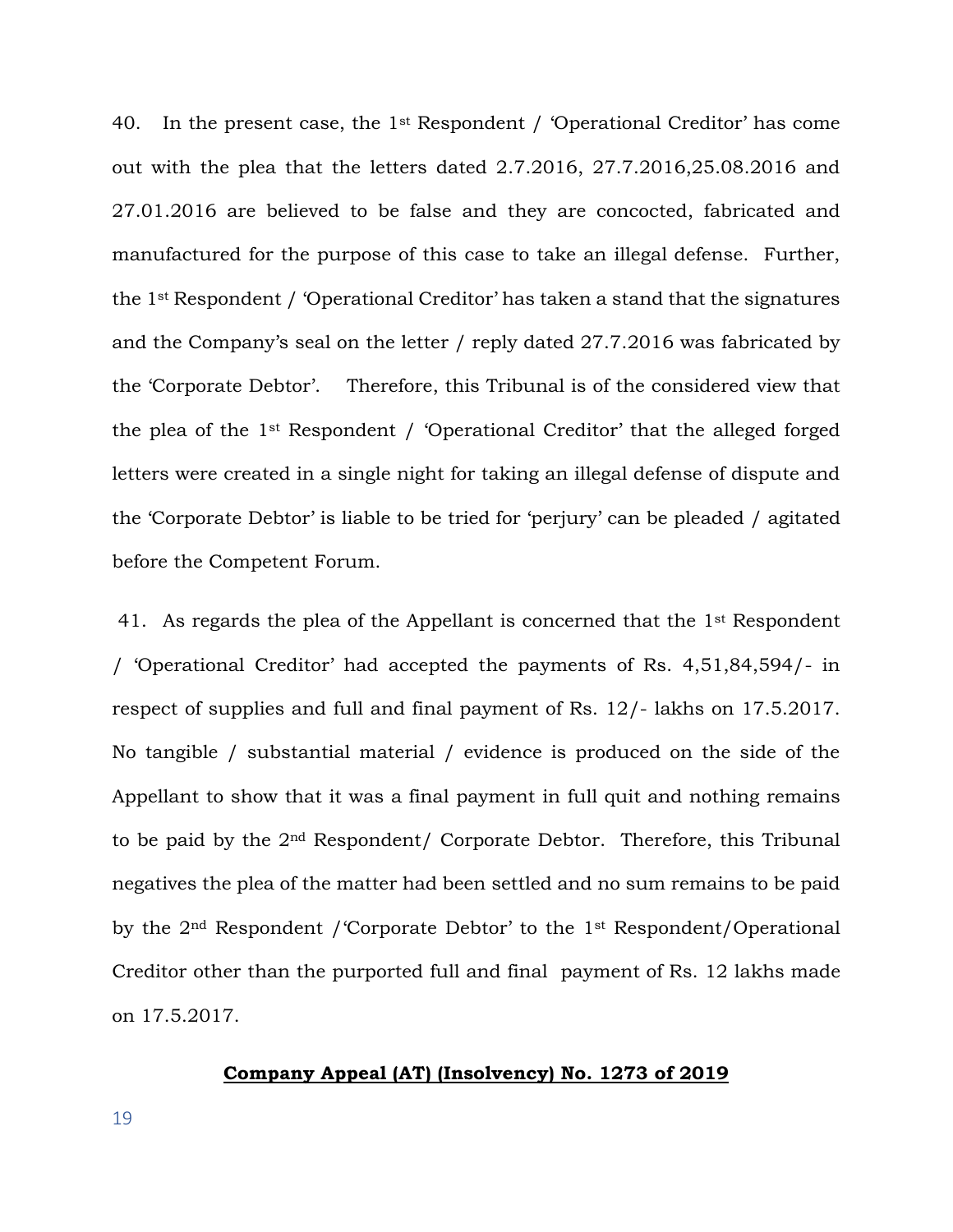42. In regard to the plea of 'dishonour of cheques' amounting to Rs. 6 lakhs taken by the 1st Respondent / 'Operational Creditor', the contention of the Appellant is that the same was not taken as a plea by the 1<sup>st</sup> Respondent and as such the same is not to be accepted, it is to be relevantly pointed out if the 'Corporate Debtor' had paid the full and final payment of Rs. 12 /- lakhs on 17.5.2017 and that the 1st Respondent / 'Operational Creditor' has accepted the payment of Rs. 4,51,84,594/- against supplies, then there is no need or necessity for the 'Corporate Debtor' to issue three cheques dated 22.11.2018 amounting to Rs. 6 /-lakhs to and in favour of the 1st Respondent / 'Operational Creditor' which were dishonoured. In reality, the 1st Respondent / 'Operational Creditor' had initiated Proceedings under Section 138 of the N I Act, 1881 against the 'Corporate Debtor'. Although, the Appellant has taken a plea that these cheques were issued by the 'Corporate Debtor' for some other project and not for the project concerning the subject matter in issue, the same is not established by the Appellant to the subjective satisfaction of this Tribunal.

43. It is not in dispute that the  $2<sup>nd</sup>$  Respondent / 'Corporate Debtor' had procured the goods from the 1st Respondent / 'Operational Creditor' on several occasions and that the 'Corporate Debtor' had acknowledged the receipt of 'Goods'. Suffice it for this Tribunal to significantly point out that the 1st Respondent / 'Operational Creditor' had supplied Aluminum / M.S. Shuttering Material to the 'Corporate Debtor'. Section 5(21) of the 'I&B' Code defines

## **Company Appeal (AT) (Insolvency) No. 1273 of 2019**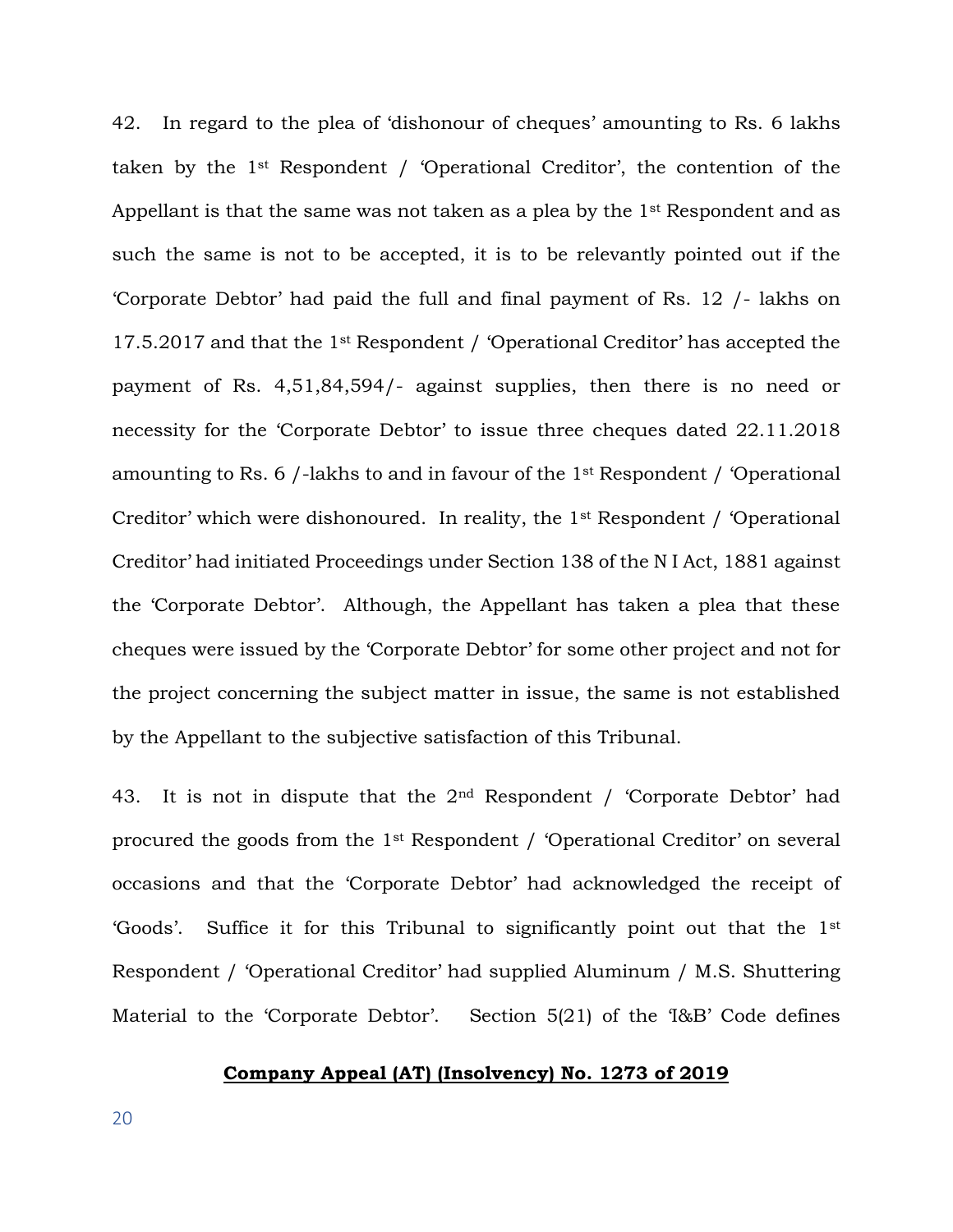'operational debt'. If a 'Debt' is due and payable one to the 'Operational Creditor' by the 'Operational Debtor' then the said 'Debtor' will squarely come within the purview of the ingredients of the definition of Section 5(21) of the Code. In a given case, if it is exhibited that there is a clear default of minimum of Rs. 1/- Lakh, then the dispute in regard to quantum of the amount claimed can not be an hindrance in admitting an Application/ Petition filed either under Section 7 or 9 of the I & B Code.

44. The aspect of 'Addition of Parties' in a given proceeding is within the exclusive domain of a concerned Court/ Tribunal. A party/ parties are not to be added /arrayed as parties in a given application to introduce a fresh/new cause of action.

45. In as much as the  $2<sup>nd</sup>$  Respondent /'Corporate Debtor' had committed default as per definition Section 3(12) of the Code which defines 'default' and in spite of notice the 2<sup>nd</sup> Respondent had failed to effect the payments due to 1<sup>st</sup> Respondent / 'Operational Creditor' and an amount of Rs. 61,24,637/- was due as on date of filing of the application before the Adjudicating Authority coupled with interest  $\omega$  24% p.a., this 'Tribunal' without any haziness comes to a consequent conclusion that the view arrived at by the Learned Adjudicating Authority that the 2nd Respondent/Corporate Debtor had committed default and ultimately admitting the application filed by the 1ST Respondent/ Operational

## **Company Appeal (AT) (Insolvency) No. 1273 of 2019**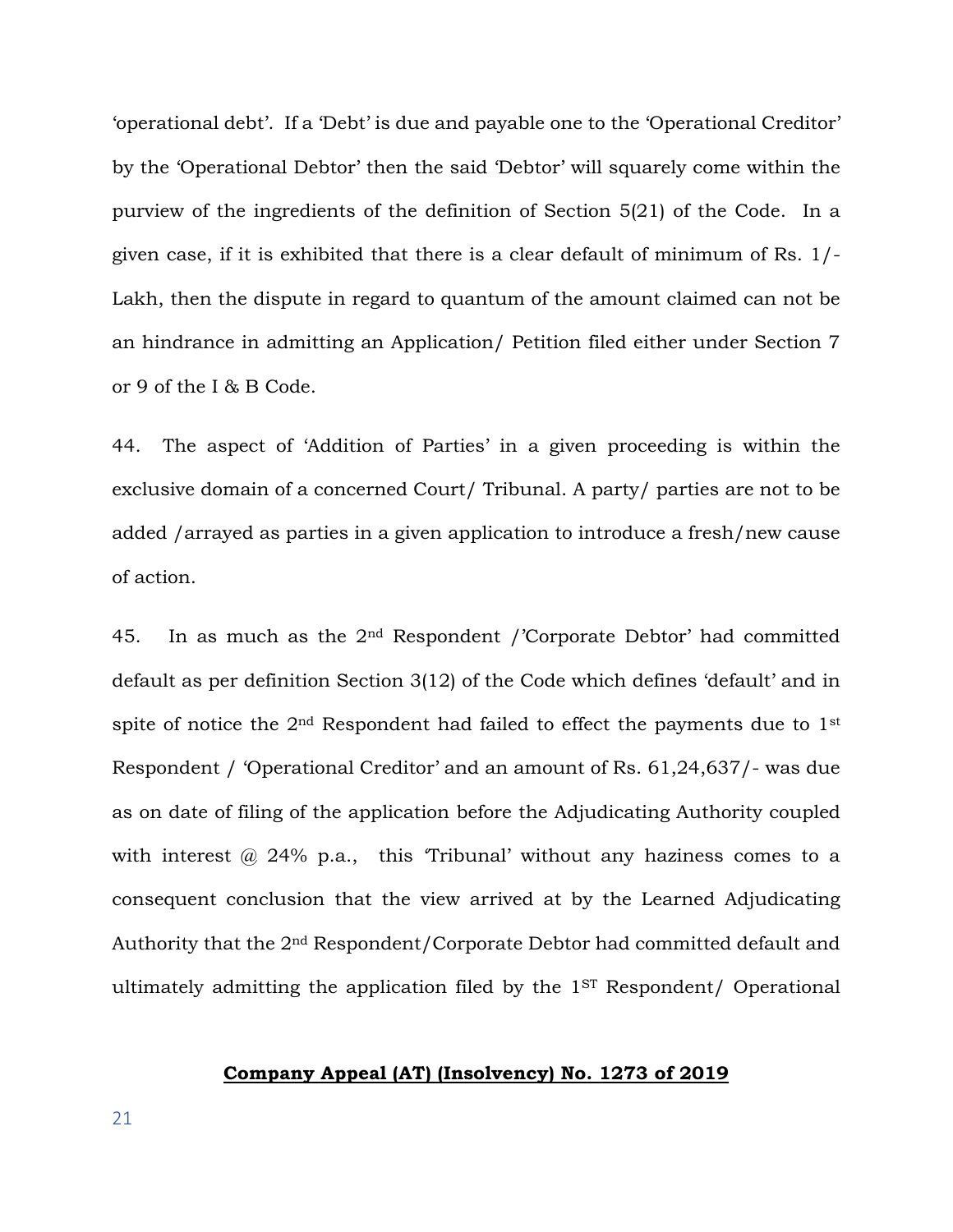Creditor is free from any legal infirmities. Resultantly, the present Appeal fails and the same is accordingly dismissed but without costs.

46. In the present case, the intervenors filed I.A. No. 426 of 2020 seeking to implead themselves stating that they are all 'Home Buyers' and 'Financial Creditors' of the 'Corporate Debtor' Company and their interest would be impaired if any order is passed in the instant appeal without considering their case and the Learned Counsel for the 'intervenors' to lend support to his contention referred to the order dated 4.2.2020 passed by this Tribunal in Company Appeal (AT)(Ins.) No. 926/2019 Flat Buyers Association Winter Hills – 77, Gurgaon Vs. Umang Realtech Pvt. Ltd. through IRP and others wherein at paragraph 21, 22 and 25, it is observed as under:

#### **"OBSERVATIONS ON FINDINGS OF THIS APPELLATE TRIBUNAL**:

21. In Corporate Insolvency Resolution Process against real estate, if allottees ( Financial Creditors) or Financial Institutions/ Banks (Other Financial Creditors) or Operational Creditors of one project initiated Corporate Insolvency Resolution Process against the Corporate Debtor (real estate company), it is confined to the particular project, it cannot affect any other project(s) of the same real estate company (Corporate Debtor) in other places where separate plan(s) are approved by different authorities, land and its owner may be different and mainly the allottees (financial creditors), financial institutions (financial creditors) operational creditors are different for such separate project. Therefore, all the

**Company Appeal (AT) (Insolvency) No. 1273 of 2019**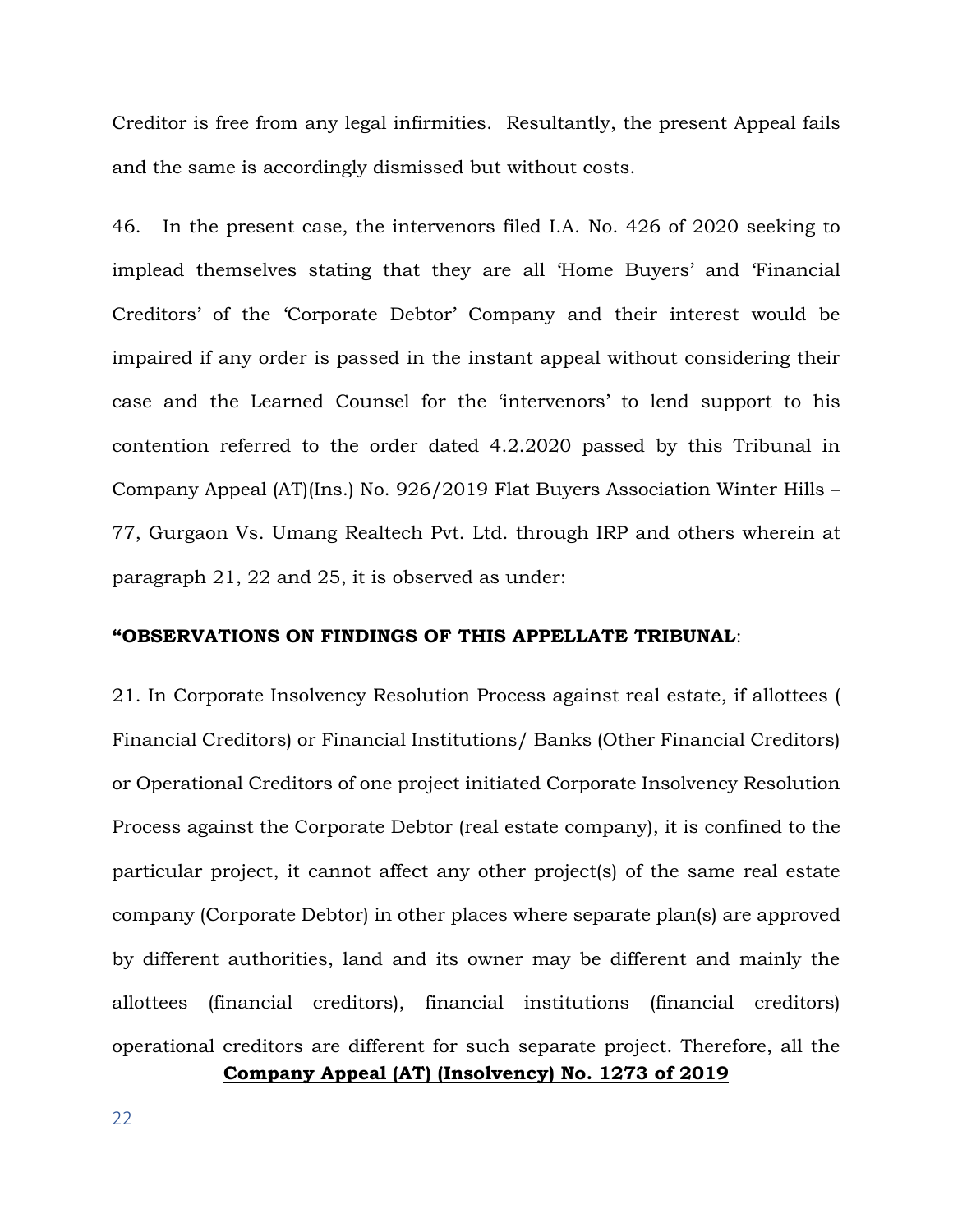asset of the company (Corporate Debtor) are not to be maximized. The asset of the company (Corporate Debtor-real estate) of that particular project is to be maximized for balancing the creditors such as allottees, financial institutions and operational creditors of that particular project. Corporate Insolvency Resolution Process should be project basis, as per approved plan by the Competent Authority. Any other allottees (Financial Creditors) or financial institutions/banks (other financial creditors) or operational creditors of other project cannot file a claim before the Interim Resolution Professional of other project and such claim cannot be entertained. So, we hold that Corporate Insolvency Resolution Process against a real estate company (Corporate Debtor)

is limited to a project as per approved plan by the Competent Authority and not other projects which are separate at other places for which separate plans approved. For example- in this case the Winter Hill- 77 Gurgaon Project of the 'Corporate Debtor' has been place of Corporate Insolvency Resolution Process. If the same real estate company (Corporate Debtor herein) has any other project in another town such as Delhi or Kerala or Mumbai, they cannot be clubbed together nor the asset of the Corporate Debtor (Company) for such other projects can be maximised.

22. Further, a 'Secured Creditor' such as 'financial institutions/banks', cannot be provided with the asset (flat/apartment) by preference over the allottees (Unsecured Financial Creditors) for whom the project has been approved. Their

## **Company Appeal (AT) (Insolvency) No. 1273 of 2019**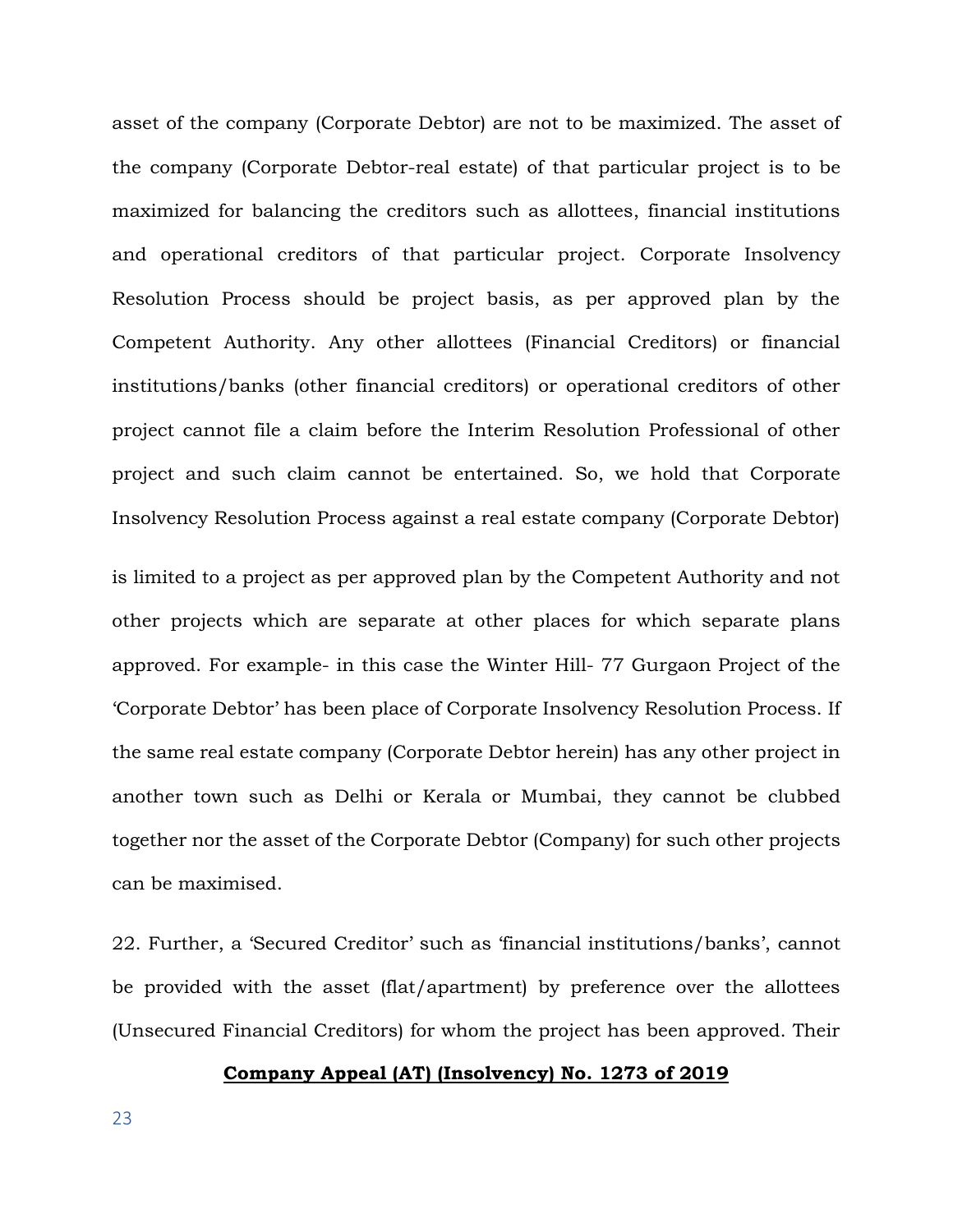claims are to be satisfied by providing the flat/apartment. While satisfying the allottees, one or other allottee may agree to opt for another flat/apartment or one tower or other tower if not allotted to any other. In such case their agreements can be modified by the Interim Resolution Professional/Resolution Professional with the counter signature of the Promoter and the allottees, so that the allottees (financial creditors), who are on rent or paying interest to banks may like to get earlier possession and are relieved from paying rent or interest to banks.

25. In the light of aforesaid discussions, as we find it is very difficult to follow the process as in normal course is followed in a Corporate Insolvency Resolution Process, we are of the view, that a 'Reverse Corporate Insolvency Resolution Process, can be followed in the cases of real estate infrastructure companies in the interest of the allottees and survival of the real estate companies and to ensure completion of projects which provides employment to large number of unorganised workmen."

and prayed for allowing the application to secure the ends of justice.

47. At this juncture, this Tribunal, considering the facts and attendant circumstances of the present case which float on the surface opines that it is just and proper for the intervenors to take recourse before the Resolution Professional/ Competent Forum and to seek necessary reliefs for redressal of

## **Company Appeal (AT) (Insolvency) No. 1273 of 2019**